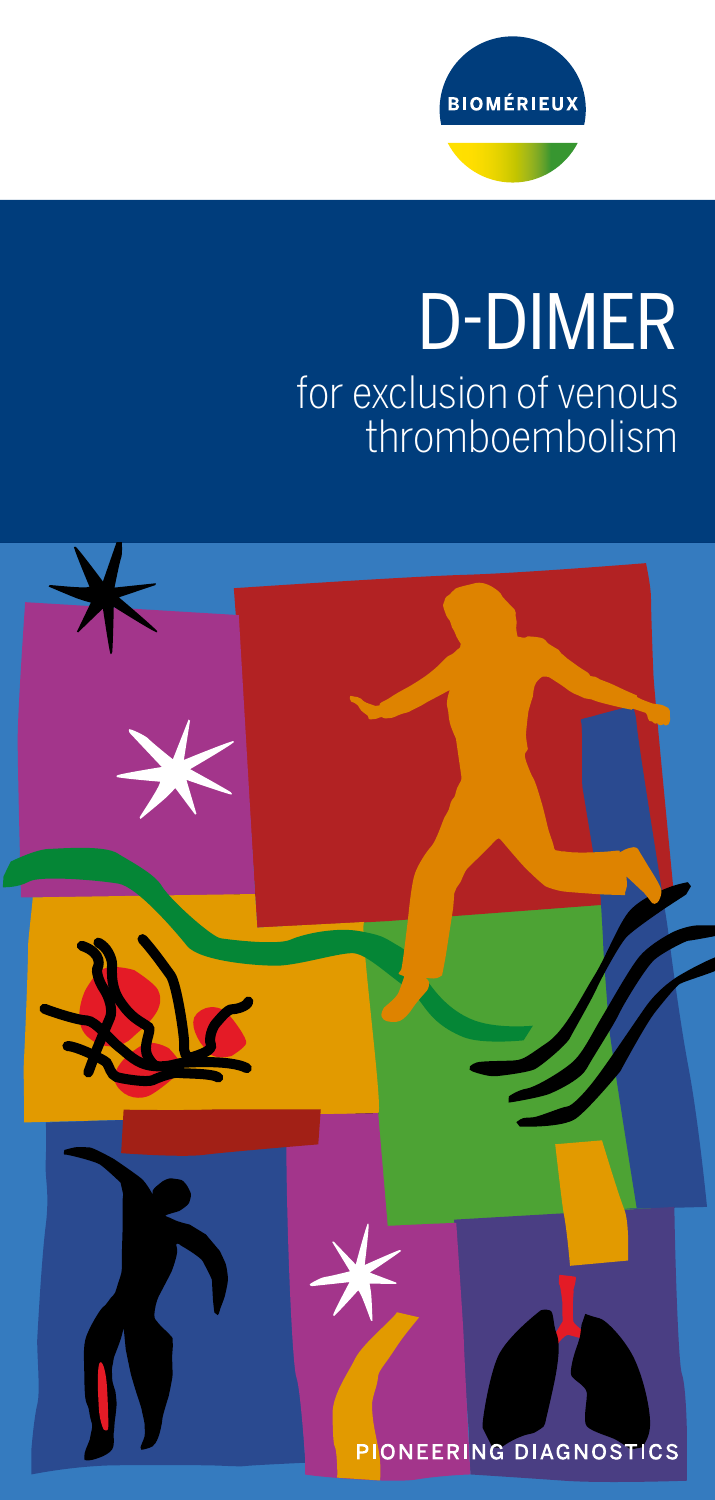

This booklet provides clinicians and laboratory managers with concise information on the pathophysiology and diagnosis of VTE, with special emphasis on the role of D-dimer, including criteria for its use as a valid exclusion test.

# OUR SPECIAL THANKS GO TO

### Prof Marc Righini, MD

(Division of Angiology and Hemostasis, Department of Medical Specialties, Geneva University Hospital and Faculty of Medicine, Geneva, Switzerland)

*for his expert advice in preparing this booklet.* 

### **INTRODUCTION**

Accurate, early diagnosis of VTE (DVT/PE) is critical to prevent complications and risk of death. Imaging techniques are required for a positive diagnosis, including compression ultrasound (CUS) and CT pulmonary angiography (CTPA) for diagnosis of DVT and PE, respectively (1).

However, the low prevalence of confirmed VTE in suspected outpatients (20% or less) underscores the importance of a first triage by a non-invasive exclusion test in order to avoid unnecessary imaging (2). Imaging is not only costly, but in the case of CTPA can also cause harm: cancer risk due to radiation exposure, contrast-induced nephropathy and excess bleeding risk associated with unnecessary use of anticoagulants in case of over-diagnosis $(3)$ .

Over the past 25 years, the clinical usefulness of **D-dimer** testing in the diagnosis of patients with suspected VTE has been extensively validated  $\bar{q}$ ):

- Due to its **high sensitivity** for the presence of VTE, D-dimer allows its exclusion in suspected patients attending the emergency department (ED).
- For safety reasons, VTE exclusion by the D-dimer test should be restricted to patients with a non-high or an unlikely clinical probability for having VTE as assessed by validated clinical prediction rules.
- Due to its **low specificity** for the presence of VTE, D-dimer cannot be used as a rule-in test.

Consequently, the diagnostic management of DVT and PE is based on sequential use of tests, including clinical probability assessment, D-dimer and imaging techniques<sup>(1)</sup>. These diagnostic algorithms have been extensively validated in outcome studies (5).

- Combined use of **clinical prediction rules** and **D-dimer testing** as **first** screen allows rapid identification of patients who do not require imaging and in whom anticoagulant treatment can be safely withheld.
- m. This is a cost-effective approach that avoids unnecessary imaging in about 1/3<sup>rd</sup> of outpatients with suspected VTE.

D-dimer assays are widely available, but vary considerably in their analytical, operational and clinical performance characteristics (4). Clinicians and laboratory managers should be aware of these aspects before selecting a D-dimer assay for VTE exclusion. Furthermore, clinicians should also understand the limitations of the D-dimer test for VTE exclusion within the clinical context of the patient  $(4, 6)$ .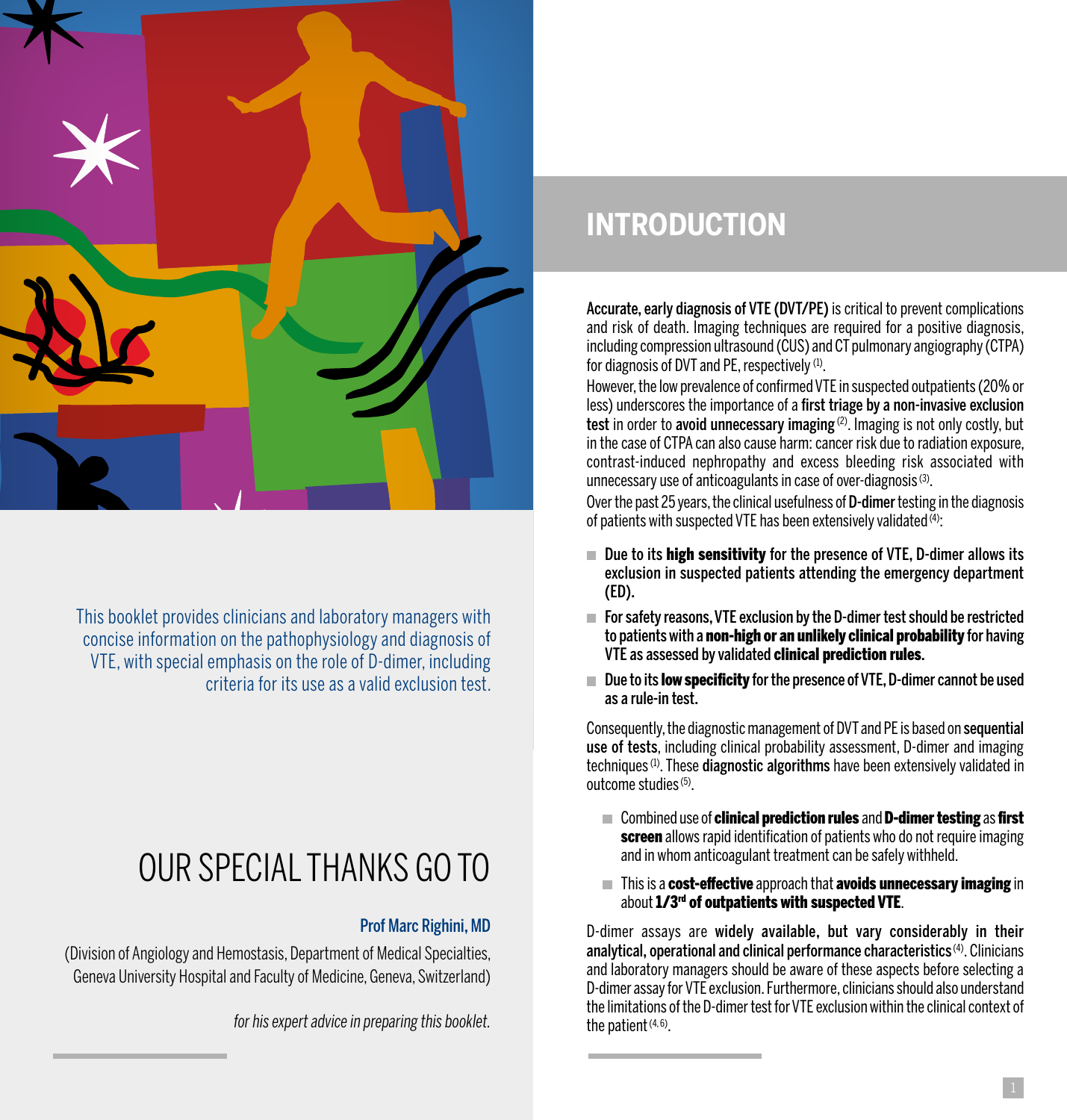### **VENOUS THROMBOEMBOLISM (VTE) A 'SILENT KILLER' AND MAJOR CAUSE OF GLOBAL DISEASE BURDEN (7)**

### **HIGH INCIDENCE (7)**

- $\blacksquare$  In the general Caucasian population, between 1 and 2 per 1000 develop VTE each year (about 2/3rd DVT and about 1/3rd PE), with a slightly higher incidence in men than women.
- Annual incidence rises with age to between 2 and 7 per 1000 after 70 years of age.
- $\blacksquare$  Although the annual incidence is lower in Asians (< 0.5 per 1000) their disease burden is not low due to population aging.
- Up to 60% of VTE events occur during or after hospitalization, making it a leading preventable cause of hospital death.

### CHRONIC RELAPSING DISEASE WITH HIGH MORBIDITY

- VTE has a high risk of recurrence: 11% within the first year, and 40% within 10 years  $(9)$ .
- **EXECUTE:** Long-term, VTE is associated with considerable disability  $(7)$ .
- Approximately 10-20% of DVT patients develop severe post-thrombotic syndrome (PTS). This is a chronic disorder with decreased quality of life and reduced capacity to walk and to work, particularly due to development of venous ulcers.
- Up to 4% of PE patients develop chronic thromboembolic pulmonary hypertension (CTEPH), characterized by reduced cardiorespiratory capacity.

### HIGH MORTALITY

- VTE is a medical emergency because PE can be life-threatening if not treated immediately. It has been estimated that of all VTErelated deaths, 34% are due to sudden fatal PE, 59% result from PE that remained undiagnosed and 7% of early deaths were correctly diagnosed with PE<sup>(8)</sup>.
- In the USA and EU, more than 800,000 VTE-related deaths are estimated to occur each year, making VTE the third most frequent cause of cardiovascular mortality after heart attack and stroke (7).

### HIGH ECONOMIC BURDEN

- VTE costs, the majority related to PE, have a large impact on the healthcare system (10). Including long-term morbidity (PTS, CTEPH), total annual VTE costs between 15 and 34 billion USD have been estimated for the US healthcare system.
- Total VTE-related healthcare costs of 640 million GBP have been reported in the UK (8).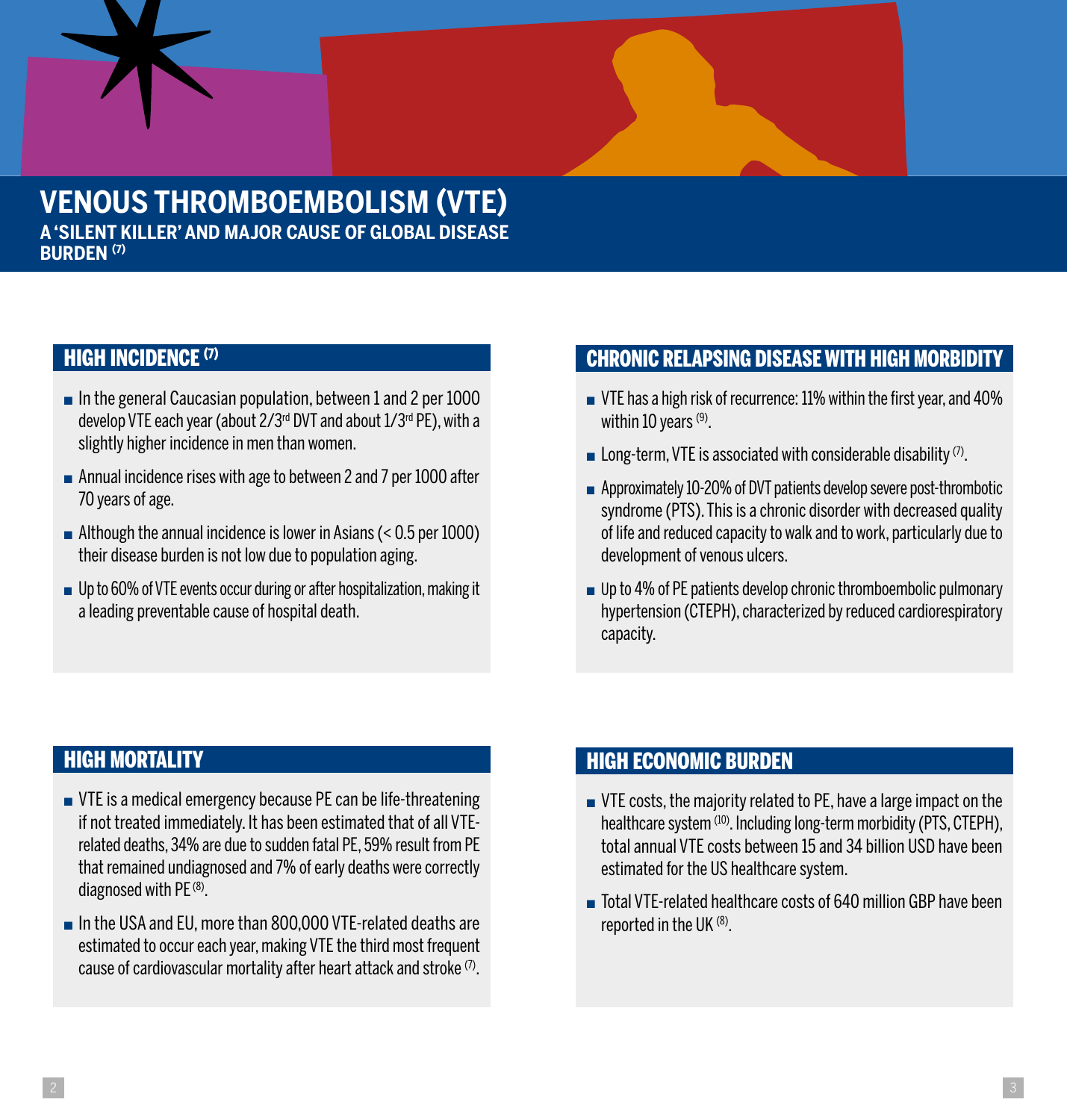### **VENOUS THROMBOEMBOLISM**

### Definition and classification

- $\rightarrow$  Venous thromboembolism (VTE) results from the presence of a clot in the venous circulation (lower or upper extremity veins in particular) and/or by embolization of parts of the clot into the **pulmonary circulation** (11).
- $\rightarrow$  Consequently, deep vein thrombosis (DVT) and pulmonary embolism (PE) are two clinical manifestations of the same disease. Asymptomatic PE is present in patients with proximal DVT, whereas asymptomatic DVT can also be detected in patients with PE (12).

Clot formation in the leg veins may occur at various sites (Figure 1). Venous thrombosis of the upper extremity, defined as a thrombus in the subclavian, axillary or brachial vein, accounts for 4-10% of all venous thromboses and is often asymptomatic (13).

### **Figure 1: Types of acute DVT (11)**

1. Ascending DVT is the most common type of DVT. The clot originates in the calf muscle veins (distal DVT) and extends to reach the proximal femoral or iliac veins. Propagation into proximal veins may occur within days or even hours but can also take weeks.

2. Transfacial thrombosis originates in the superficial veins of the leg (greater or lesser saphenous vein). It can propagate proximally and may turn from superficial

3. Descending iliofemoral DVT originates in the iliac veins, primarily the left iliac vein. Thrombotic obstruction of the iliac vein can develop within hours

into deep vein thrombosis.



The risk for PE becomes significant in the presence of a thrombus that extends into the popliteal veins or above (proximal DVT). Parts of the clot may break off from an actively propagating thrombus in the leg veins and embolize into the pulmonary circulation (transport through the superior vena cava, pass the leading to massive leg swelling, pain and discoloration.

The nature and severity of symptoms depends on the size and location of the embolized thrombus (Figure 2).

### **Figure 2: Types of acute PE (11)**

1. Peripheral, sub-segmental PE is a mild form of PE characterized by pulmonary hemorrhagic infarction (local alterations of lung tissue with pleuritic pain or hemoptysis).

right heart into the pulmonary arteries).

- 2. Central, segmental or lobar PE is a moderate form of PE characterized by isolated dyspnea (high probability V/Q lung scan in majority of cases).
- 3. Central PE with massive pulmonary artery obstruction is a severe form of PE associated with circulatory collapse (cardiac dysfunction).

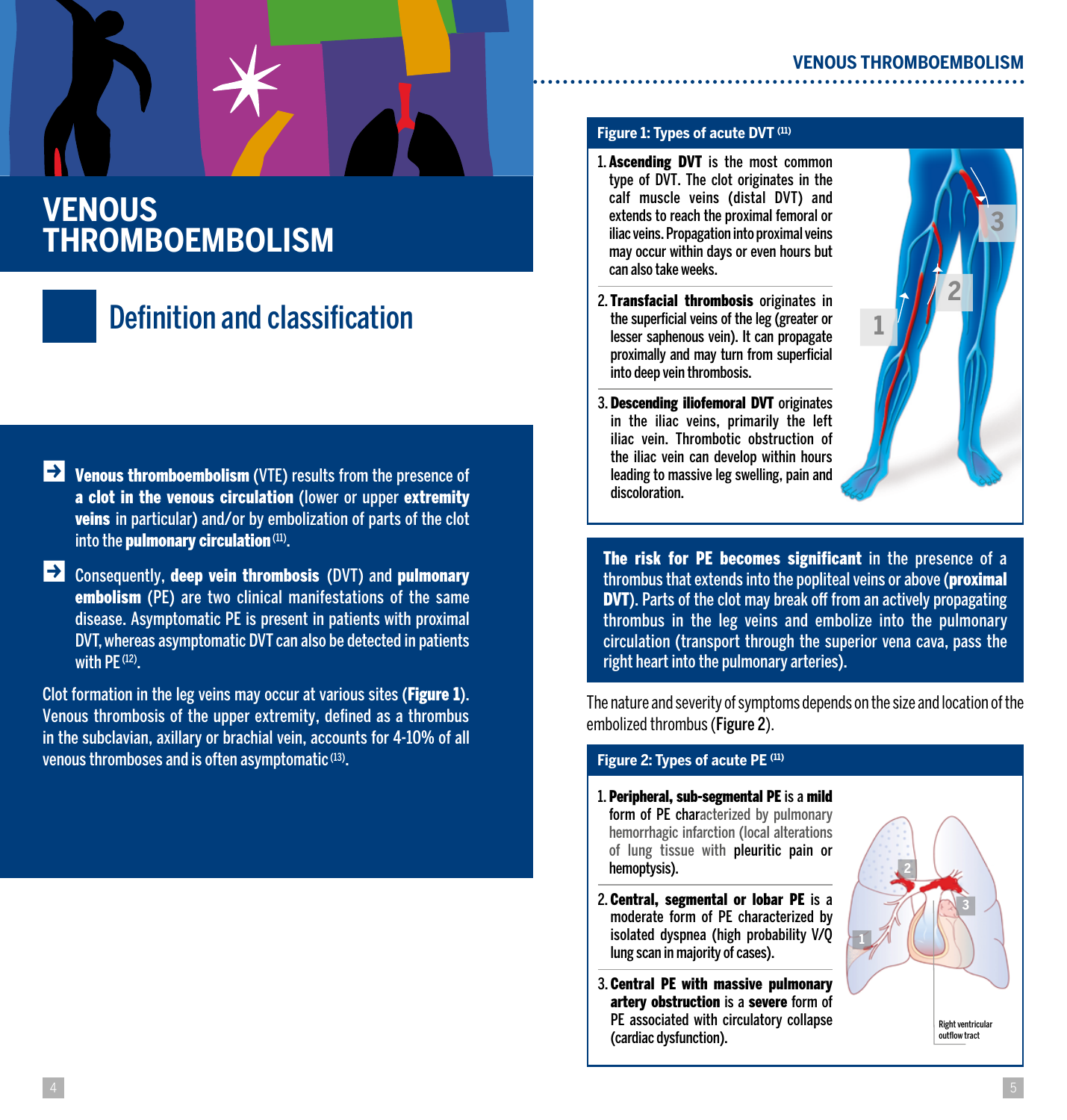### Pathophysiology and risk factors

Pathophysiological mechanisms underlying venous thrombosis can be classified into three categories, known as Virchow's triad, according to disturbances of  $(11)$ :

- $\blacktriangleright$  Blood flow (venous stasis, e.g. due to immobilization, obesity, heart failure).
- $\rightarrow$  Blood vessel wall (e.g. due to surgery or trauma).
- $\blacktriangleright$  Blood constituents (e.g. due to inheritable thrombophilia, drugs, pregnancy).

VTE is a multifactorial disease and in most cases more than one risk factor can be identified (14). The risk for VTE increases in proportion to the number of predisposing factors as well as the magnitude of the risk of each individual factor.

Currently recognized clinical VTE risk factors and the magnitude of their risk are listed in Table  $1<sup>(15)</sup>$ . The most frequent risk factors include older age, obesity, history of VTE, cancer, long bed rest and major surgery(15). Considering temporal relationships, risk factors can be transient (e.g. trauma, surgery) or chronic (e.g. metastatic cancer, thrombophilia). Furthermore, risk factors can be genetic (heritable thrombophilia) or acquired.

In 26-47% of cases, patients with a first episode of VTE do not have any identifiable precipitating cause or risk factor. These patients are referred to as having idiopathic or unprovoked VTE (16).

Knowledge of risk factors is important in the clinical management of VTE:

### **EX PREVENTION**

To identify high-risk groups in whom prophylactic treatment is indicated (17).

### **EX DIAGNOSIS**

To aid in clinical pre-test probability assessment (see clinical prediction rules), the first step to guide the optimal diagnostic strategy (1).

### **EX TREATMENT**

To guide the optimal duration of anticoagulant therapy after a VTE event (18).

**Table 1: Risk factors for VTE (15)**

### STRONG RISK FACTORS (ODDS RATIO > 10)

#### Fracture of lower limb

Hospitalization for heart failure or atrial fibrillation/flutter (within previous 3 months) Hip or knee replacement Major trauma Myocardial infarction (within previous 3 months) Previous venous thromboembolism Spinal cord injury

### MODERATE RISK FACTORS (ODDS RATIO 2-9)

| Arthroscopic knee surgery                                           |
|---------------------------------------------------------------------|
| Auto-immune diseases                                                |
| <b>Blood transfusion</b>                                            |
| <b>Central venous lines</b>                                         |
| Chemotherapy                                                        |
| Congestive heart or respiratory failure                             |
| Erythropoiesis-stimulating agents                                   |
| Hormone replacement therapy (depends on formulation)                |
| In vitro fertilization                                              |
| Infection (specifically pneumonia, urinary tract infection and HIV) |
| <b>Inflammatory bowel disease</b>                                   |
| Cancer (highest risk in metastatic disease)                         |
| Oral contraceptive therapy                                          |
| Paralytic stroke                                                    |
| Postpartum period                                                   |
| Superficial vein thrombosis                                         |
| <b>Thrombophilia</b>                                                |

### WEAK RISK FACTORS (ODDS RATIO < 2)

| Bed rest >3 days                                             |
|--------------------------------------------------------------|
| Diabetes mellitus                                            |
| <b>Hypertension</b>                                          |
| Immobility due to sitting (e.g. prolonged car or air travel) |
| Increasing age                                               |
| Laparoscopic surgery (e.g. cholecystectomy)                  |
| <b>Obesity</b>                                               |
| Pregnancy                                                    |
| Varicose veins                                               |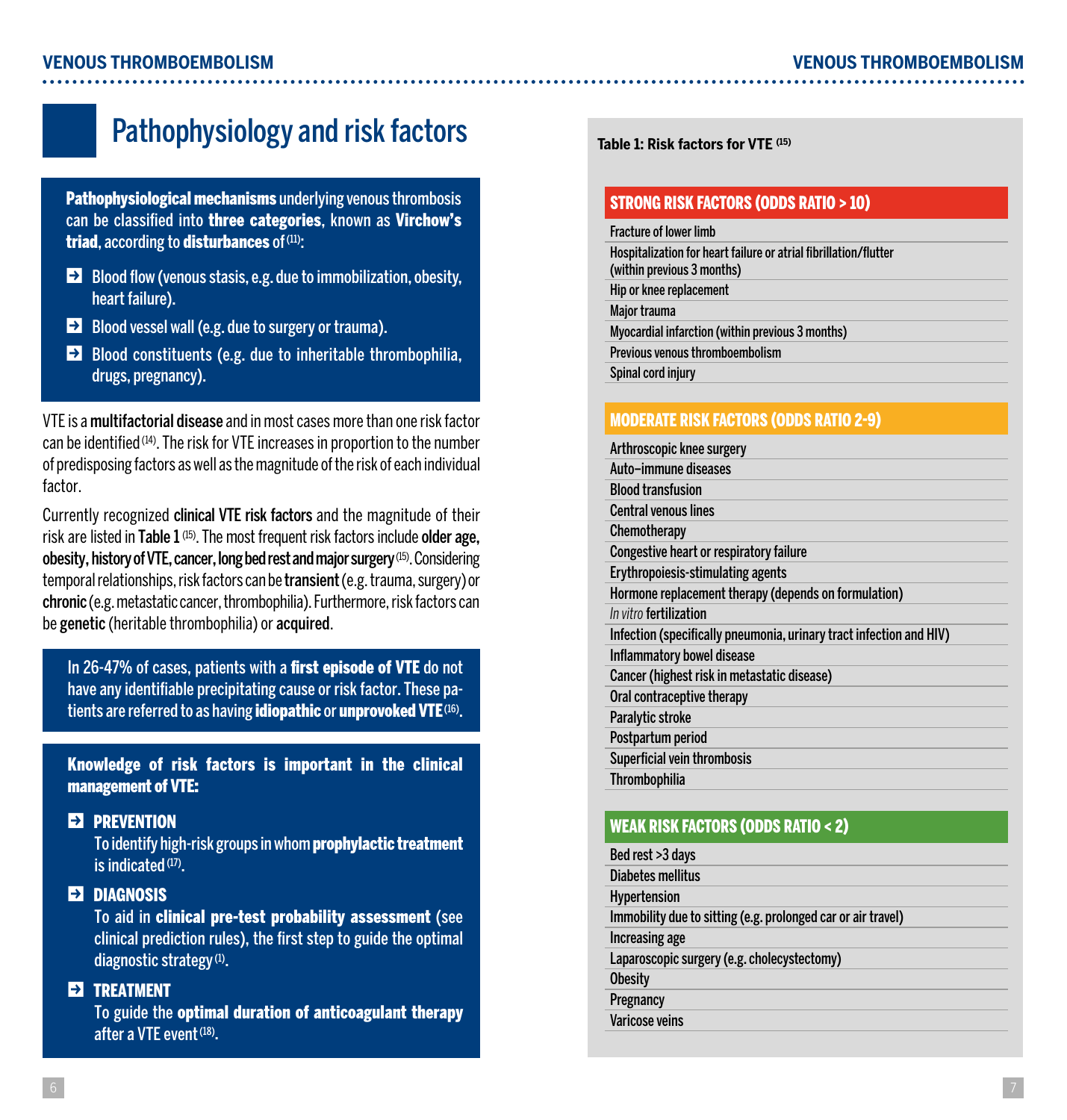### **VENOUS THROMBOEMBOLISM VENOUS THROMBOEMBOLISM**

### Signs and symptoms

Typical symptoms of DVT include swelling and/or pain in the affected leg as well as tenderness, increased warmth, erythema or distended superficial veins. DVT can also be asymptomatic. Because PE is a consequence of DVT, signs of DVT may also be present in patients with PE.

The suspicion of PE is particularly raised in patients presenting with dyspnea/tachypnea, pleuritic chest pain, syncope, hemoptysis or with sudden hemodynamic instability (shock or hypotension). In most clinical studies, suspected PE has been defined as "acute onset of new or worsening shortness of breath or chest pain without any other obvious cause" (19).

These signs and symptoms are neither sensitive nor specific for DVT or PE and many alternative diagnoses need to be considered (Table 2). The medical history and the presence of risk factors (see Table 1) are other important clues in judging the clinical probability of VTE.

- $\blacktriangleright$  The integration of multiple clinical factors into a **clinical prediction rule** (CPR) is a quick and easy way to discriminate suspected VTE patients into three categories of pretest probability (PTP): low, intermediate and high; or in two categories of pre-test clinical probability: unlikely and likely.
- $\blacktriangleright$  The clinical pretest probability guides the diagnostic work-up.

#### **Table 2: Differential diagnosis**

| <b>SUSPECTED PE</b>     |
|-------------------------|
| Pneumonia               |
| <b>Acute bronchitis</b> |
| Pneumothorax            |
| Acute pulmonary edema   |
| Pulmonary neoplasm      |
| Myocardial infarction   |
| Muscle strain           |
| <b>Rib fracture</b>     |
|                         |
|                         |
|                         |
|                         |
|                         |
|                         |

The most commonly used and best validated CPR's are the Wells scores for DVT (Table 3) and PE (Table 4) and the revised Geneva score for PE (Table 5). All these scores also allow dichotomization into two categories: DVT/PE unlikely and DVT/PE likely. Simplified versions of the CPR's for PE, with 1 point for each variable in the rule, have also been validated (15). The typical distribution of PTP categories and disease prevalence in each category is summarized in Table 6.

#### **Table 3: Clinical prediction rule for DVT: the Wells score (20, 21)**

| <b>CLINICAL FEATURE</b>                                                                                             | <b>POINTS</b>          |
|---------------------------------------------------------------------------------------------------------------------|------------------------|
| <b>RISK FACTORS</b>                                                                                                 |                        |
| • Active cancer (treatment ongoing, within previous 6 month<br>or palliative)                                       | 1                      |
| • Paralysis, paresis, or recent plaster immobilization of<br>the lower extremities                                  | 1                      |
| • Recently bedridden > 3 days or major surgery within previous 12<br>weeks requiring general or regional anesthesia | 1                      |
| • Previously documented DVT                                                                                         | 1                      |
|                                                                                                                     |                        |
| <b>CLINICAL SIGNS, SYMPTOMS*</b>                                                                                    |                        |
| • Localized tenderness along the distribution of the deep<br>venous system                                          | 1                      |
| • Entire leg swollen                                                                                                | 1                      |
| • Calf swelling 3 cm larger than asymptomatic side<br>(measured 10 cm below tibial tuberosity)                      | 1                      |
| • Pitting edema confined to the symptomatic leg                                                                     | 1                      |
| • Collateral superficial veins (non-varicose)                                                                       | 1                      |
|                                                                                                                     |                        |
| <b>CLINICAL JUDGMENT</b>                                                                                            |                        |
| • Alternative diagnosis at least as likely as DVT                                                                   | $-2$                   |
|                                                                                                                     |                        |
| <b>CLINICAL PROBABILITY (3 LEVELS)</b>                                                                              | <b>TOTAL</b>           |
| $\bullet$ Low                                                                                                       | ≤0                     |
| · Intermediate                                                                                                      | $1$ or $2$<br>$\geq$ 3 |
| $\bullet$ High                                                                                                      |                        |
| <b>CLINICAL PROBABILITY (2 LEVELS)</b>                                                                              | <b>TOTAL</b>           |
| <b>DVT</b> unlikely<br><b>DVT</b> likely                                                                            | $\langle$ 2<br>>2      |

\* In patients with symptoms in both legs, the more symptomatic leg is used.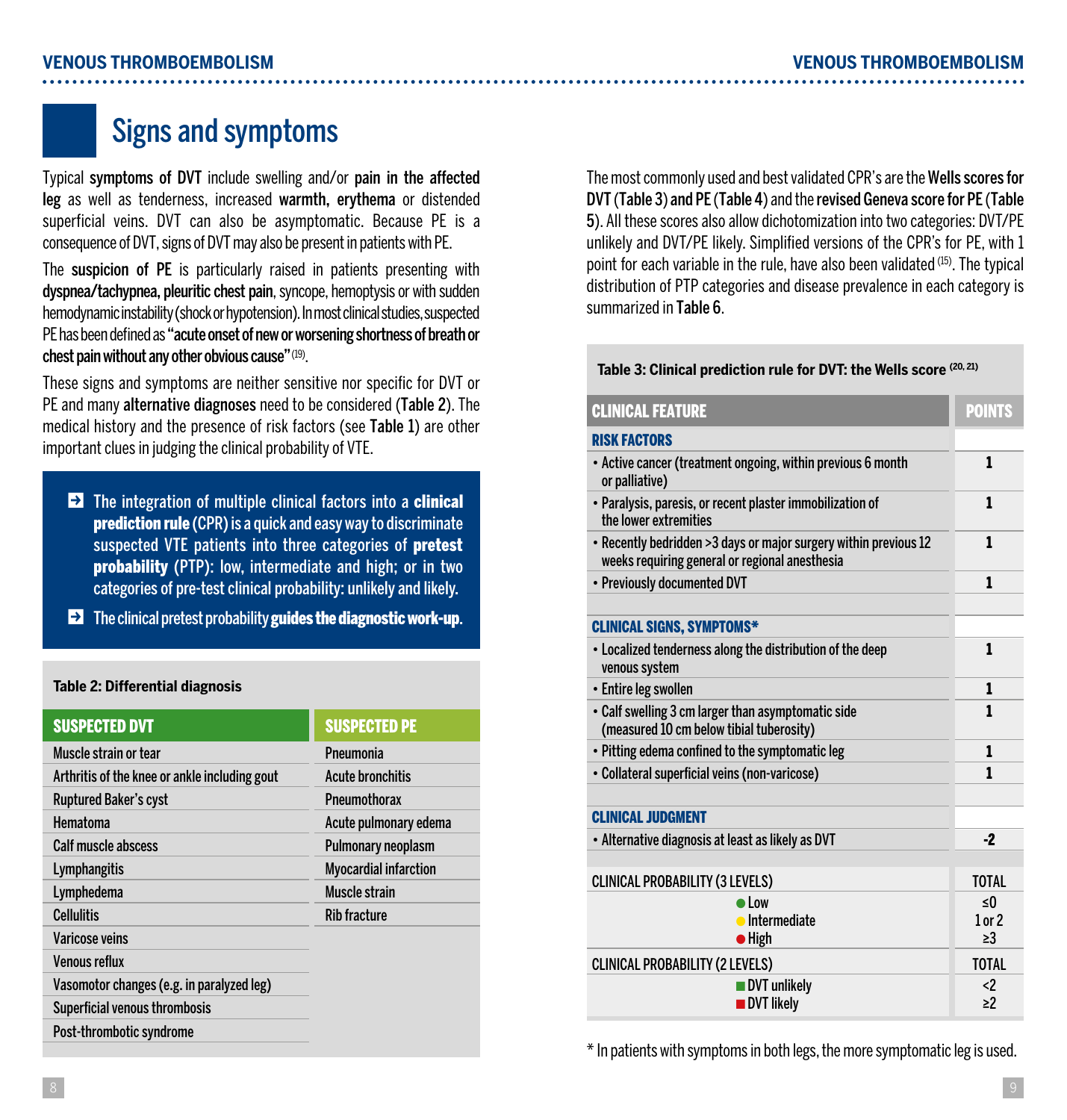**Table 4: Clinical prediction rule for PE: the Wells score. Table 6: Pretest probability distribution and VTE prevalence.**

| <b>CLINICAL FEATURE</b>                                   |                            | <b>POINTS</b>              |
|-----------------------------------------------------------|----------------------------|----------------------------|
| <b>RISK FACTORS</b>                                       | ORIGINAL <sup>(22)</sup>   | SIMPLIFIED <sup>(23)</sup> |
| • Previous DVT or PE                                      | 1.5                        | 1                          |
| • Surgery or bedridden for 3 days during past 4 weeks     | 1.5                        | 1                          |
| • Active cancer (treatment within 6 months or palliative) | 1                          | 1                          |
| <b>CLINICAL SIGNS, SYMPTOMS</b>                           |                            |                            |
| • Hemoptysis                                              | 1                          | 1                          |
| • Heart rate > 100 beats/min                              | 1.5                        | 1                          |
| • Clinical signs of DVT                                   | 3                          | 1                          |
| <b>CLINICAL JUDGMENT</b>                                  |                            |                            |
| • Alternative diagnosis less likely than PE               | 3                          | 1                          |
| <b>CLINICAL PROBABILITY (3 LEVELS)</b>                    | <b>TOTAL</b>               | <b>TOTAL</b>               |
| Low<br>• Intermediate<br>$\bullet$ High                   | $0-1$<br>$2-6$<br>$\geq 7$ | ΝA<br>NA<br>NA             |
| <b>CLINICAL PROBABILITY (2 LEVELS)</b>                    | <b>TOTAL</b>               | <b>TOTAL</b>               |
| <b>PE</b> unlikely<br>$\blacksquare$ PE likely            | 0.4<br>≥5                  | 0 <sub>1</sub><br>$\geq$ 2 |

#### **Table 5: Clinical prediction rule for PE: the revised Geneva score.**

| <b>CLINICAL FEATURE</b>                                        |                                                          | <b>POINTS</b>                  |                                  |
|----------------------------------------------------------------|----------------------------------------------------------|--------------------------------|----------------------------------|
| <b>RISK FACTORS</b>                                            |                                                          | <b>ORIGINAL<sup>(19)</sup></b> | SIMPLIFIED <sup>(24)</sup>       |
| • Age > 65 years                                               |                                                          | 1                              | 1                                |
| • Previous DVT or PE                                           |                                                          | 3                              | 1                                |
| • Surgery or fracture within 1 month                           |                                                          | $\boldsymbol{p}$               | 1                                |
| • Active malignancy                                            |                                                          | $\boldsymbol{p}$               | 1                                |
| <b>CLINICAL SIGNS, SYMPTOMS</b>                                |                                                          |                                |                                  |
| • Unilateral lower limb pain                                   |                                                          | 3                              | 1                                |
| • Hemoptysis                                                   |                                                          | $\boldsymbol{p}$               | 1                                |
| • Heart rate<br>75-94 beats/min<br>≥95 beats/min               |                                                          | 3<br>5                         | 1<br>$\overline{\mathbf{c}}$     |
| • Pain on deep palpation of lower limb and<br>unilateral edema |                                                          | 4                              |                                  |
| <b>CLINICAL PROBABILITY (3 LEVELS)</b>                         |                                                          | <b>TOTAL</b>                   | <b>TOTAL</b>                     |
|                                                                | $\bullet$ Low<br><b>•</b> Intermediate<br>$\bullet$ High | $0-3$<br>4 10<br>$\geq$ 11     | 0 <sub>1</sub><br>24<br>$\geq 5$ |
| <b>CLINICAL PROBABILITY (2 LEVELS)</b>                         |                                                          | <b>TOTAL</b>                   | <b>TOTAL</b>                     |
|                                                                | $\blacksquare$ PE unlikely<br><b>PE</b> likely           | 0.5<br>≥ 6                     | 0.2<br>$\geq$ 3                  |

| <b>PTP</b><br>category | score<br><b>DVT</b> | <b>Wells</b> | <b>Wells</b><br>score<br>PE |        | <b>Revised Geneva</b><br>score<br>PE |                    |
|------------------------|---------------------|--------------|-----------------------------|--------|--------------------------------------|--------------------|
|                        | % of Total          | DVT (%)      | % of Total                  | PE (%) | % of Total                           | PE (%)             |
| <b>3 LEVEL SCORE</b>   | (data from ref 25)  |              | (data from ref 26)          |        | (data from ref 26)                   |                    |
| Low                    | 44                  | 5            | 59                          | 6      | 36                                   | 9                  |
| Intermediate           | 36                  | 17           | 35                          | 23     | 59                                   | 26                 |
| <b>High</b>            | 20                  | 53           | 6                           | 49     | 5                                    | 76                 |
| <b>TOTAL</b>           | 100                 | 19           | 100                         | 12     | 100                                  | 22                 |
|                        |                     |              |                             |        |                                      |                    |
| <b>2 LEVEL SCORE</b>   | (data from ref 21)  |              | (data from ref 26)          |        |                                      | (data from ref 24) |
| <b>Unlikely</b>        | 54                  | 6            | 69                          | 8      | 65                                   | $12 \overline{ }$  |
| <b>Likelv</b>          | 45                  | 28           | 31                          | 34     | 35                                   | 42                 |

TOTAL 100 16 100 16 100 22

### **Diagnosis** NON-INVASIVE ALGORITHM

An accurate and rapid diagnosis of VTE in suspected patients is essential. Missing the diagnosis may result in a potentially fatal PE, whereas a false positive diagnosis may lead to unnecessary anticoagulant treatment that is associated with bleeding risk that can be fatal.

| <b>MISSING THE DIAGNOSIS</b>      | <b>FALSE-POSITIVE RESULT</b>                                     |
|-----------------------------------|------------------------------------------------------------------|
| $\mathbf{E}$ Potentially fatal PE | <b>El Unnecessary anticoagulants</b><br>(risk of fatal bleeding) |

Furthermore, as a result of the raised index of clinical suspicion, the prevalence of confirmed VTE among suspected outpatients has dramatically declined over recent years to values as low as 10% or less in certain populations  $(2)$ . This explains the need for an efficient noninvasive approach to safely exclude VTE and to identify those patients in whom anticoagulant therapy can be withheld.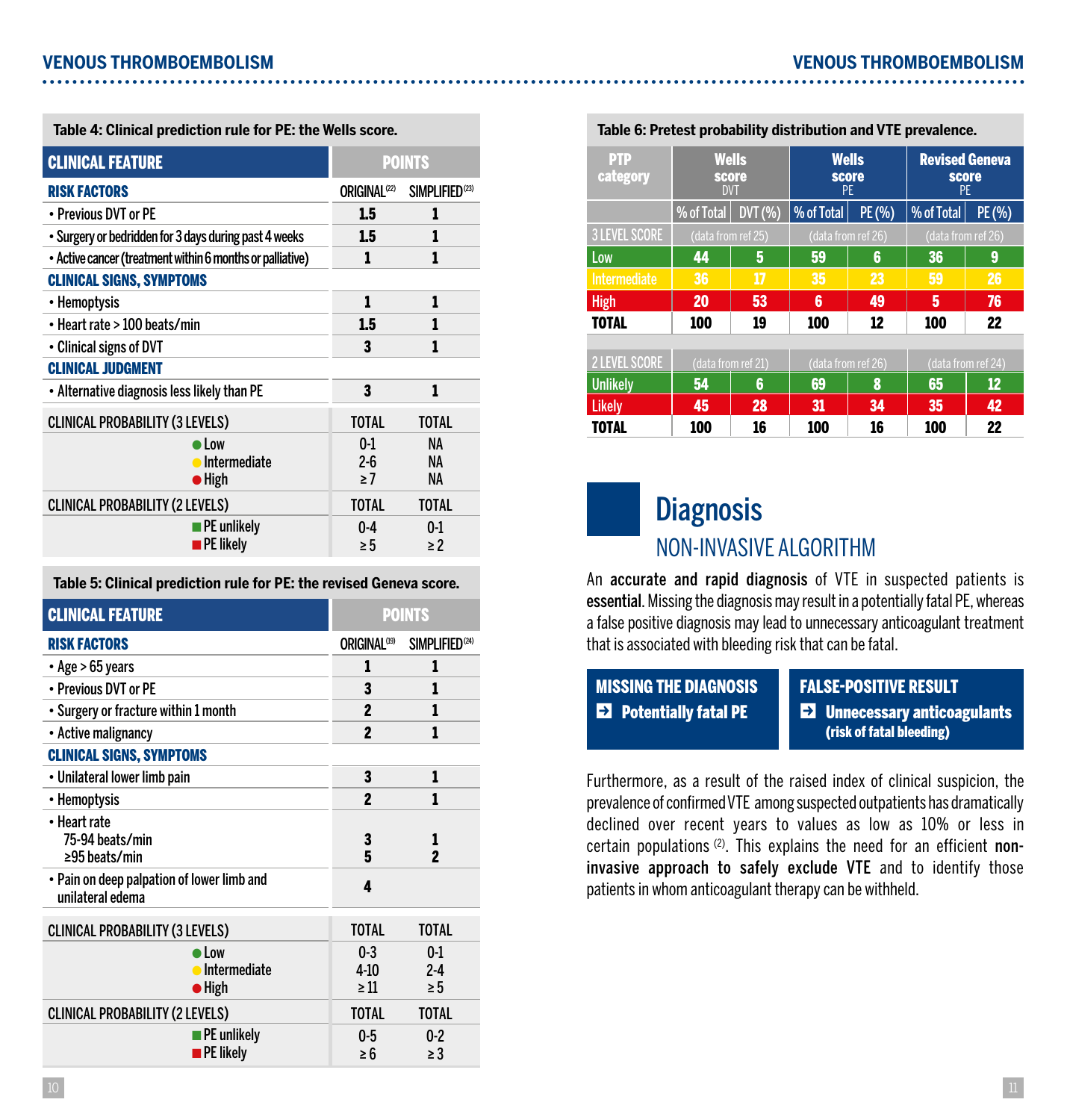In the vast majority of patients, a non-invasive work-up is feasible. This consists of the sequential use of a CPR for clinical pretest probability assessment. D-dimer and imaging techniques (Figure 3) (1). Preferred imaging methodologies are compression ultrasound (CUS) for diagnosis of DVT and computerized tomographic pulmonary angiography (CTPA) for diagnosis of PE (Figure 4).

Although CTPA is the most reliable test for the diagnosis of PE, algorithms using V/Q scanning are equally safe and may be preferred in populations where radiation exposure is a concern (e.g. breast cancer risk in young women)  $(27)$ .

- **EX** Clinical assessment and D-dimer are recommended as the first step in the investigation of patients with suspected **VTE**  $(1, 4, 15)$ . This strategy is cost-efficient  $(28)$  and safely excludes VTE in 30-50% of suspected outpatients (5).
- $\blacktriangleright$  In case of a high pretest probability or a positive D-dimer, objective confirmation is needed by CUS in case of suspected DVT or **CTPA** in case of suspected PE<sup>(1)</sup>.

Given its high negative predictive value (NPV), D-dimer plays a key role in rapid exclusion of VTE. It is important to realize that the NPV will drop with increasing prevalence of VTE (pretest probability) and this rate of decline is determined by the sensitivity of the D-dimer assay (see Figure 6, page 18).

- **EX** Highly sensitive D-dimer assays permit safe exclusion in patients with low and intermediate PTP, whereas a less sensitive **D-dimer** assay should be limited to patients with **low** or unlikely PTP (4).
- **EX** D-dimer should NOT be used in patients with high PTP, because despite a normal D-dimer level, approximately 1 in 10 patients may still have PE (29).



- $\blacktriangleright$  In this algorithm, the D-dimer result refers to a highly sensitive assay. With less sensitive assays, exclusion is only possible in patients with a low (or unlikely) pretest probability.
- $\blacktriangleright$  In case of suspected PE, this algorithm is only valid when the patient is hemodynamically stable (15). With shock or hypotension, immediate CTPA or echocardiography (when CTPA is not available) is needed.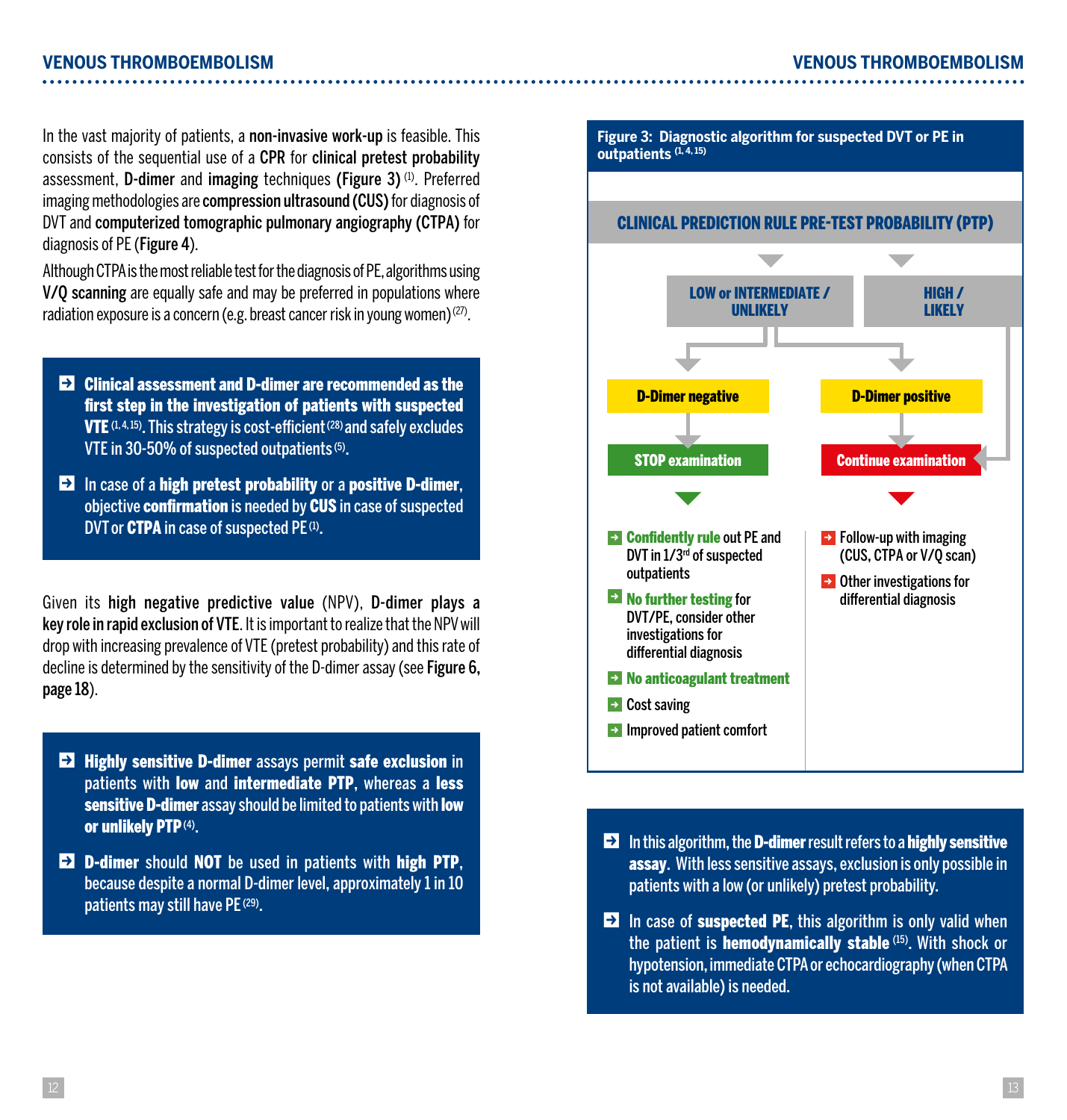$\blacktriangleright$  Adherence to above validated diagnostic strategy is crucial for diagnosing PE because of the 4-fold higher risk of recurrent PE and death when the diagnosis is missed (30). Furthermore, significantly fewer patients will receive an unnecessary radiation dose when the algorithm is correctly followed (31).

### **Figure 4: VTE diagnosis by imaging (1)**



DVT is detected by compression ultrasonography (CUS, left) and PE by CT pulmonary angiography (CTPA, right). CUS directly visualizes the proximal veins in the leg which are subsequently assessed for their compressibility. Non-compressibility is diagnostic for acute proximal DVT with a sensitivity of 94% and specificity of 98%. A CTPA is performed after injection of intravenous contrast material. Multi-detector row CT scanners have a high sensitivity (96–100%) and specificity (97–98%) for acute PE.



Decisions on clinical management of PE in the acute phase are guided by the assessment of the patient's **early death risk** (in-hospital or 30 days)  $(15, 32)$ . Short-term mortality risk varies widely from 15% or more within hours after admission in hemodynamically unstable patients with shock or hypotension to less than 1% in normotensive patients without signs of right ventricular dysfunction (RVD).

Risk assessment of acute PE integrates clinical parameters, signs of RVD and measurement of cardiac biomarkers (Table 7).

Risk-adjusted management strategies are recommended in guidelines (15):

- $\blacktriangleright$  High risk (massive PE): This refers to the less than 5% of acute PE patients who present with shock or hypotension. These patients are candidates for aggressive intervention with thrombolysis or embolectomy (primary reperfusion).
- $\blacktriangleright$  Intermediate risk (submassive PE): These patients require hospital admission and standard anticoagulation therapy. Monitoring for signs of hemodynamic decompensation may be required.
- $\blacktriangleright$  Low risk: The majority of patients (up to 50%) are in this category and can be considered for early discharge and home treatment<sup>(33)</sup>

#### **Table 7: Acute PE: risk stratification and management (ESC Guidelines) (15)**

| <b>EARLY</b>                        | <b>RISK PARAMETERS</b>  |                                                  |                        | <b>CLINICAL</b>                       |                                                                                          |
|-------------------------------------|-------------------------|--------------------------------------------------|------------------------|---------------------------------------|------------------------------------------------------------------------------------------|
| <b>MORTALITY</b><br><b>RISK</b>     | Shock or<br>hypotension | PESI Class III-V   Signs of<br>or sPESI $\geq 1$ | <b>RVD</b>             | Positive cardiac<br><b>biomarkers</b> | <b>MANAGEMENT</b>                                                                        |
| HIGH                                | Yes                     | Yes $(*)$                                        | Yes                    | Yes $(*)$                             | <b>Primary reperfusion</b>                                                               |
| <b>INTERMEDIATE-</b><br><b>HIGH</b> | No                      | <b>Yes</b>                                       | <b>Yes</b>             | <b>Yes</b>                            | Anticoagulation and<br>hospital admission.<br>monitoring, consider<br>rescue reperfusion |
| <b>INTERMEDIATE-</b>                | <b>No</b>               | <b>Yes</b>                                       | Yes<br><b>No</b><br>No | No<br><b>Yes</b><br><b>No</b>         | Anticoagulation and<br>hospital admission                                                |
| <b>LOW</b>                          |                         | $No$ (**)                                        | Yes<br>No              | No<br><b>Yes</b>                      |                                                                                          |
| LOW                                 | No                      | $No$ (**)                                        | $No$ (***)             | $No$ (***)                            | Anticoagulation,<br>consider early<br>discharge and home<br>treatment                    |

PESI: Pulmonary Embolism Severity Index; sPESI: simplified Pulmonary Embolism Severity Index. PESI Class III to V indicates moderate (3-10%) to very high 30-day mortality risk (10- 25%); sPESI ≥1 indicate high 30-day mortality risk (11%). Patients in PESI Class I or II or 0 points on sPESI are at low risk for 30-day mortality (<2%).

RVD: right ventricular dysfunction assessed on imaging (echocardiography or CTPA).

Cardiac biomarkers: markers of myocardial injury (cardiac troponin I or T) or markers of heart failure (B-type natriuretic peptides BNP or NT-proBNP).

\*\*\* Assessment optional

<sup>\*\*\*</sup> Assessment not necessary in patients with shock or hypotension

<sup>\*\*\*</sup> PESI Class I or II; sPESI =0.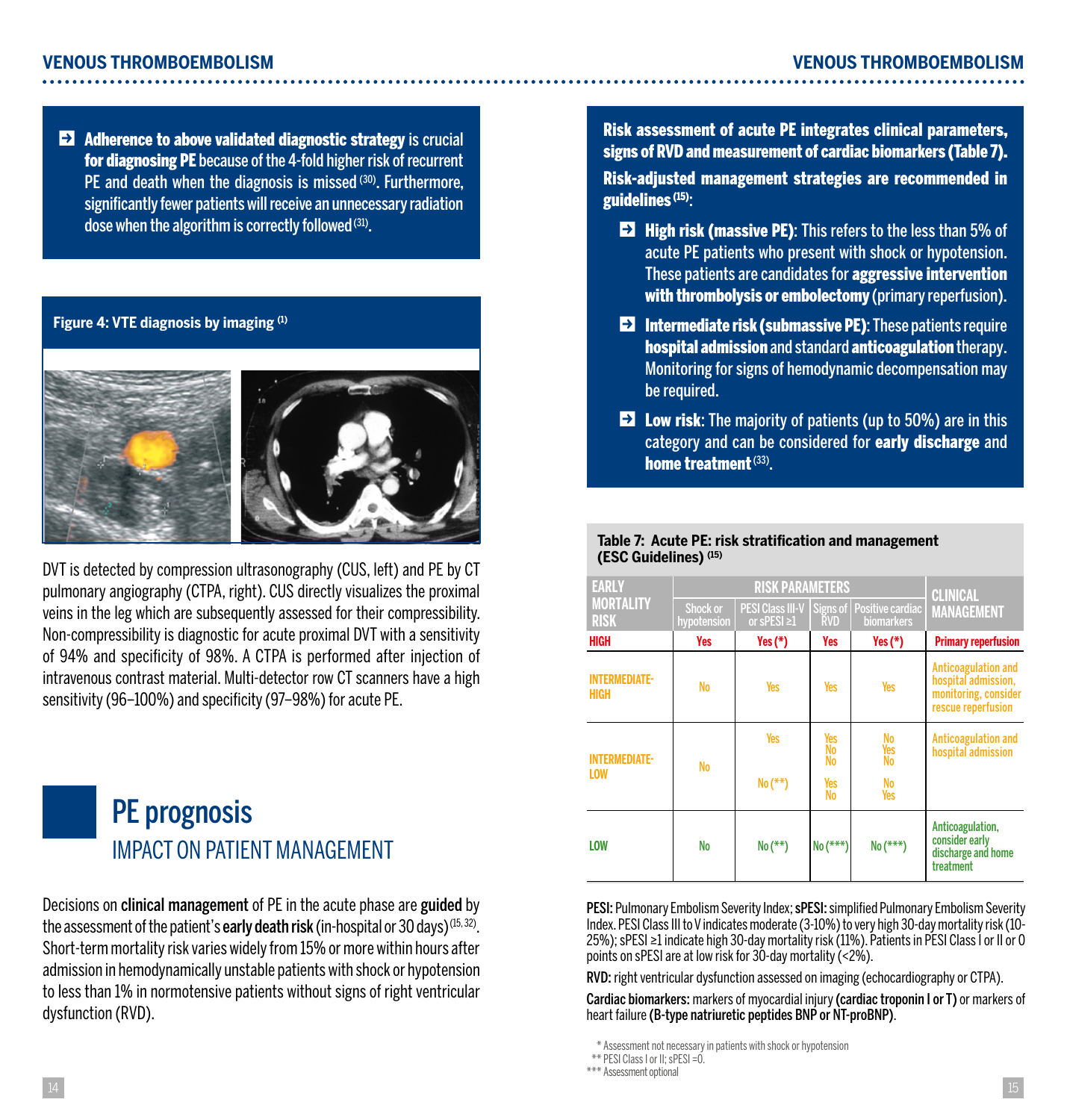

## **D-DIMER**

## Definition - Biochemistry

D-dimer is a marker of activation of coagulation and fibrinolysis (Figure 5). Coagulation results in the formation of the fibrin clot, whereas subsequent degradation by the fibrinolytic system generates a heterogeneous mixture of fibrin degradation products characterized by the presence of multiple D-dimer epitopes.



Fibrinogen consists of two D-domains separated by a central E domain. The insoluble fibrin clot is formed by the polymerization of fibrin monomers that are generated by thrombin. Fibrin is stabilized by the formation of covalent crosslinks between two adjacent D-domains (this creates the D-dimer epitope). Lysis of fibrin by plasmin results in the generation of a mixture of soluble fibrin degradation products of variable size containing multiple D-dimer epitopes.

Small amounts of D-dimer are present in plasma from healthy individuals because of the continuous physiological turnover (fibrin formation and lysis) of 2-3% of plasma fibrinogen.

- $\blacksquare$  In VTE patients, the lysis of obstructing blood clots results in about 8-fold increased plasma D-dimer levels, which fall with the duration of symptoms and anticoagulant treatment (plasma half-life is approximately 8 hours) (4).
- $\blacktriangleright$  Since **D-dimer** levels are raised in almost all patients with acute VTE when assayed with a **highly sensitive test**, a patient with a normal plasma level (i.e. below a predefined cut-off level) is very unlikely to have DVT or PE. Therefore, the usefulness of D-dimer lies in its ability to exclude the presence of VTE.

D-dimer is not specific for VTE and elevated levels are also observed in a variety of other conditions where activation of coagulation and fibrinolysis occurs (Table 8). This makes D-dimer less useful for VTE exclusion in hospitalized patients due to the high proportion of comorbid conditions with elevated D-dimer.

| Table 8: Elevated D-dimer in absence of VTE (4, 34, 35) |
|---------------------------------------------------------|
| Infection                                               |
| Inflammation (e.g. inflammatory bowel disease)          |
| Cancer                                                  |
| Surgery                                                 |
| Trauma, extensive burns                                 |
| Disseminated intravascular coagulation (DIC)            |
| Acute respiratory distress syndrome                     |
| Liver or renal disease                                  |
| Pregnancy                                               |
| Older age                                               |
| Acute coronary syndrome                                 |
| <b>Heart failure</b>                                    |
| <b>Atrial fibrillation</b>                              |
| <b>Stroke</b>                                           |
| Acute aortic dissection                                 |
| Peripheral arterial disease                             |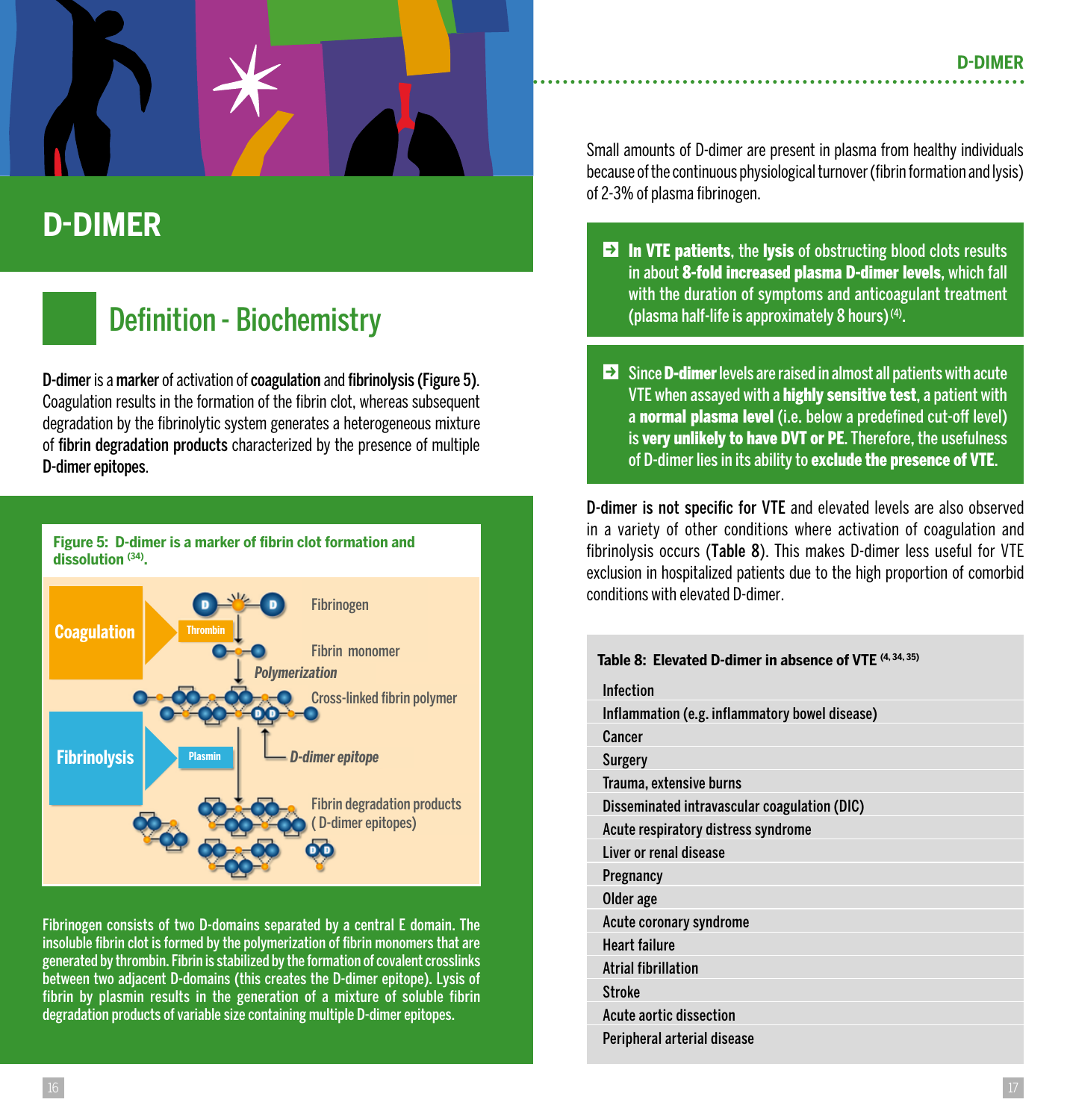### D-dimer assays ACCURACY AND CRITERIA FOR A VALID EXCLUSION TEST

D-dimer levels can be measured by a variety of commercially available tests based on monoclonal antibodies reactive against D-dimer epitopes present on fibrin degradation products without cross-reactivity with fibrinogen (4, 35). Detection technology is based on sandwich-type ELISA, latex particle agglutination or direct whole blood agglutination.

D-dimer assays differ in their analytical, operational and clinical performance characteristics. They can be quantitative or qualitative, manual or fully automated, based on plasma or whole blood samples. The accuracy for VTE varies between assays with an inverse relationship between sensitivity and specificity. Quantitative automated assays have a high sensitivity (>95%) with a low specificity (40-50%), whereas manual whole blood agglutination assays have a lower sensitivity ( $\sim$  85%) but a higher specificity ( $\sim$ 70%) (36). Quantitative enzyme-linked fluorescence assays (ELFA) offer the highest sensitivity (99%).

Because of the trade-off between sensitivity and specificity, clinicians should understand the diagnostic performance of the test used in their institution.

- $\blacktriangleright$  The sensitivity determines the safety of the D-dimer assay for VTE exclusion and should be close to 100% to minimize the number of false negatives (NPV ≥ 98%) over a large pre-test probability range (Figure 6). Guidelines of the Clinical Laboratory Standards Institute (CLSI) recommend a minimum sensitivity of 97% in order for the NPV to reach a level of 98% or more in patients with low or intermediate PTP (37).
- $\blacktriangleright$  The specificity determines the clinical usefulness (efficacy) of the assay in terms of the proportion of suspected VTE patients that can be excluded. The higher the specificity, the lower the number of positives that require further imaging to confirm the diagnosis.
- $\blacktriangleright$  An optimal balance between sensitivity and specificity is required in order to safely exclude VTE (NPV  $\geq$  98%) and to avoid further imaging in a large enough proportion of suspected outpatients. This favors a high-sensitivity D-dimer assay because it can be used in both the low and intermediate PTP groups (Figure 6).

D-dimer assays lack standardization and the results depend on the assay being used (4). D-dimer assays usually correlate, but results are not identical because of differences in antibody reactivity, analytical sensitivity, calibrator material and reporting units. This means that each D-dimer assay has its own method-specific cut-off value for VTE exclusion that needs to be clinically validated.

The ultimate clinical validation is a prospective outcome study with a 3-month follow-up in excluded patients to detect delayed thrombotic events and establish the true diagnostic performance of the test. The exclusion procedure (i.e. combination of PTP and negative D-dimer) is considered safe if the upper 95% confidence limit of the 3-month thromboembolic failure rate does not exceed 3% (38).

- $\blacktriangleright$  Selection of the most appropriate D-dimer assay for VTE exclusion involves an assessment of analytical, operational and clinical performance characteristics (Table 9).
- $\blacktriangleright$  Preference should be given to assays that have undergone proper clinical validation and have a sufficiently low coefficient of variation at the cut-off point (4).

**Table 9: Requirements of a D-dimer assay for VTE exclusion (4, 35, 37)**

| <b>PERFORMANCE</b> | <b>GOAL</b>                                                                                                                                                                                                                                                                                                                                                                                                    |
|--------------------|----------------------------------------------------------------------------------------------------------------------------------------------------------------------------------------------------------------------------------------------------------------------------------------------------------------------------------------------------------------------------------------------------------------|
| <b>ANALYTICAL</b>  | • Accurate test results around the cut-off<br>- Qualitative assays: low inter-observer variability<br>- Quantitative assays: low CV (<7.5%)                                                                                                                                                                                                                                                                    |
| <b>OPERATIONAL</b> | • Easy to use: availability 24 hours, 7 days per week<br>• Rapid turnaround time (TAT): <1 hour                                                                                                                                                                                                                                                                                                                |
| <b>CLINICAL</b>    | • High sensitivity ( $\geq$ 97%): safe exclusion in patients<br>with low and intermediate PTP (NPV $\geq$ 98%)<br>• Reasonable specificity (>40%): minimize the number<br>of positives that require imaging to confirm the<br>diagnosis<br>• Validated in prospective outcome study: 3-month<br>thromboembolic failure rate in excluded patients should<br>not exceed 3% (upper limit 95% confidence interval) |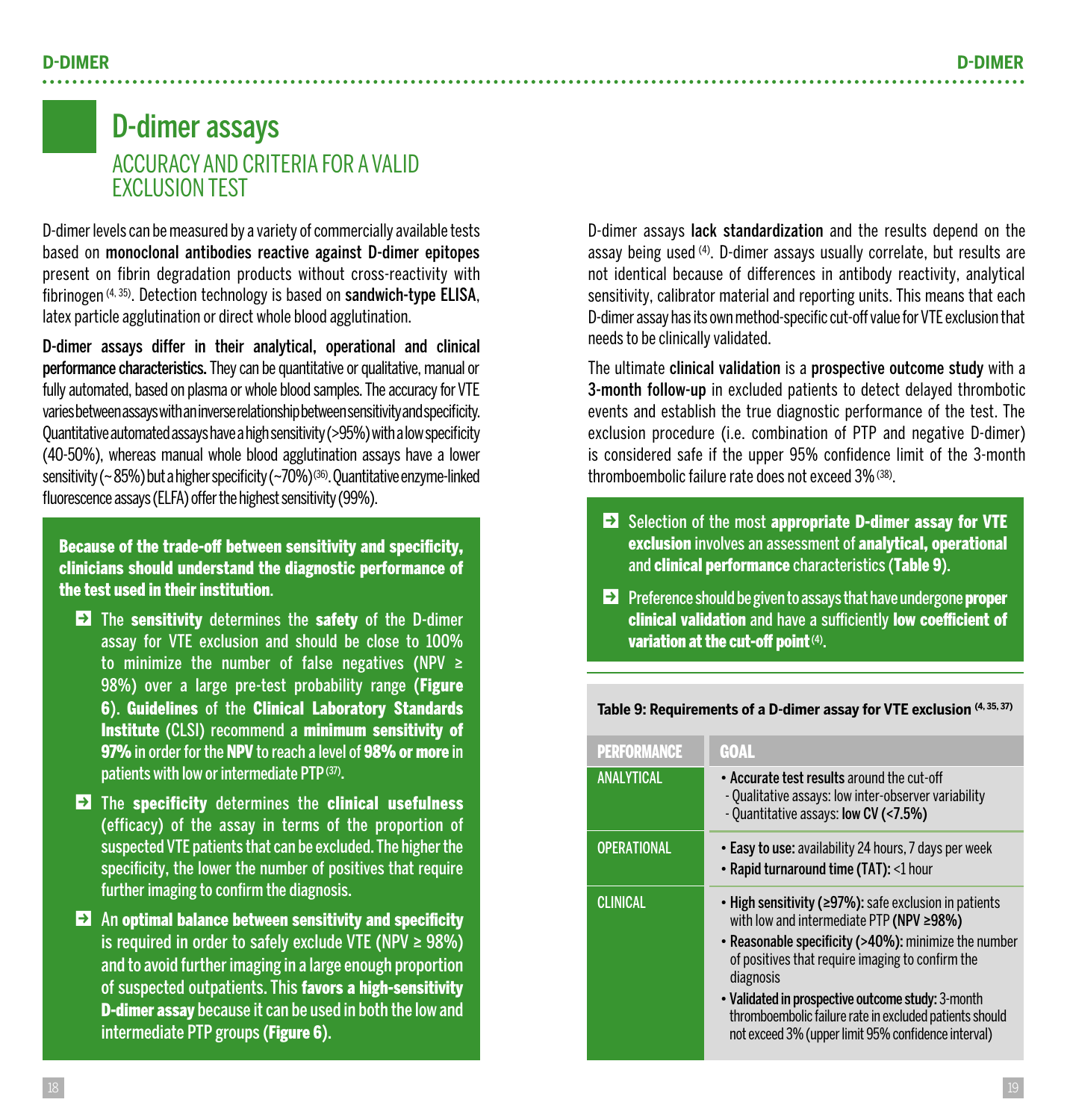

**Figure 6: NPV vs. VTE prevalence: impact of assay sensitivity**

Simulation of the impact of assay sensitivity on the NPV in patients with low, intermediate or high PTP. Safe exclusion requires NPV of 98% or more. Examples include typical D-dimer tests such as a quantitative automated ELFA (Assay A; sensitivity 99%, specificity 40%), a quantitative automated latex-based assay (Assay B; sensitivity 95%, specificity 50%) and a wholeblood agglutination test (Assay C; sensitivity 88%, specificity 70%) (36). No D-dimer assay can be used to safely exclude VTE in patients with high PTP. Highest confidence for safe exclusion in both low and intermediate PTP is offered by the D-dimer assay with the highest sensitivity (Assay A).

### **FREQUENTLY ASKED QUESTIONS**

### Is 500 µg/L a uniform cut-off for VTE exclusion ?

There is no standardization of D-dimer assays and D-dimer results are either reported as D-dimer units or fibrinogen equivalent units (FEU; 1 μg D-dimer equals 2 μg FEU). Consequently, each method has its own cutoff value for VTE exclusion which needs to be clinically validated in outcome studies (4).

A cut-off value of 500 μg FEU/L has been used in one of the most extensively validated D-dimer assays (39). A combined analysis of 7 prospective outcome studies conducted with this D-dimer method showed that 40% of patients with low/intermediate or unlikely PTP were below this particular threshold with a 3-month thromboembolic failure rate of only 0.14% (NPV 99.86%) when left untreated.

### Is it safe to exclude VTE based on a negative D-dimer result?

D-dimer should never be used as a stand-alone test for VTE exclusion and any negative result should be interpreted within the clinical context of the patient, including pretest probability.

Outcome studies combining clinical probability and D-dimer have clearly confirmed the safety of not treating suspected VTE patients with a non-high clinical probability and **normal D-dimer** (5, 39).

Under certain conditions lower than expected D-dimer results may occur giving rise to false negatives. This may include patients with a small thrombus burden such as distal DVT or subsegmental PE (4). However, the clinical relevance of small clots in these locations is debated  $(27)$ . Moreover, despite the limited sensitivity for distal DVT or subsegmental PE, the safety of not treating suspected VTE patients with normal D-dimer and non-high clinical probability has been widely demonstrated  $(5,39)$ . The crucial point for clinicians is that patients with normal D-dimer levels have an uneventful 3-months follow-up.

Clinically relevant false negatives may occur in suspected VTE patients with high PTP, long duration of symptoms (more than one week) or receiving **anticoagulants** (4, 6, 29). Therefore, under these conditions it is not recommended to use D-dimer for VTE exclusion.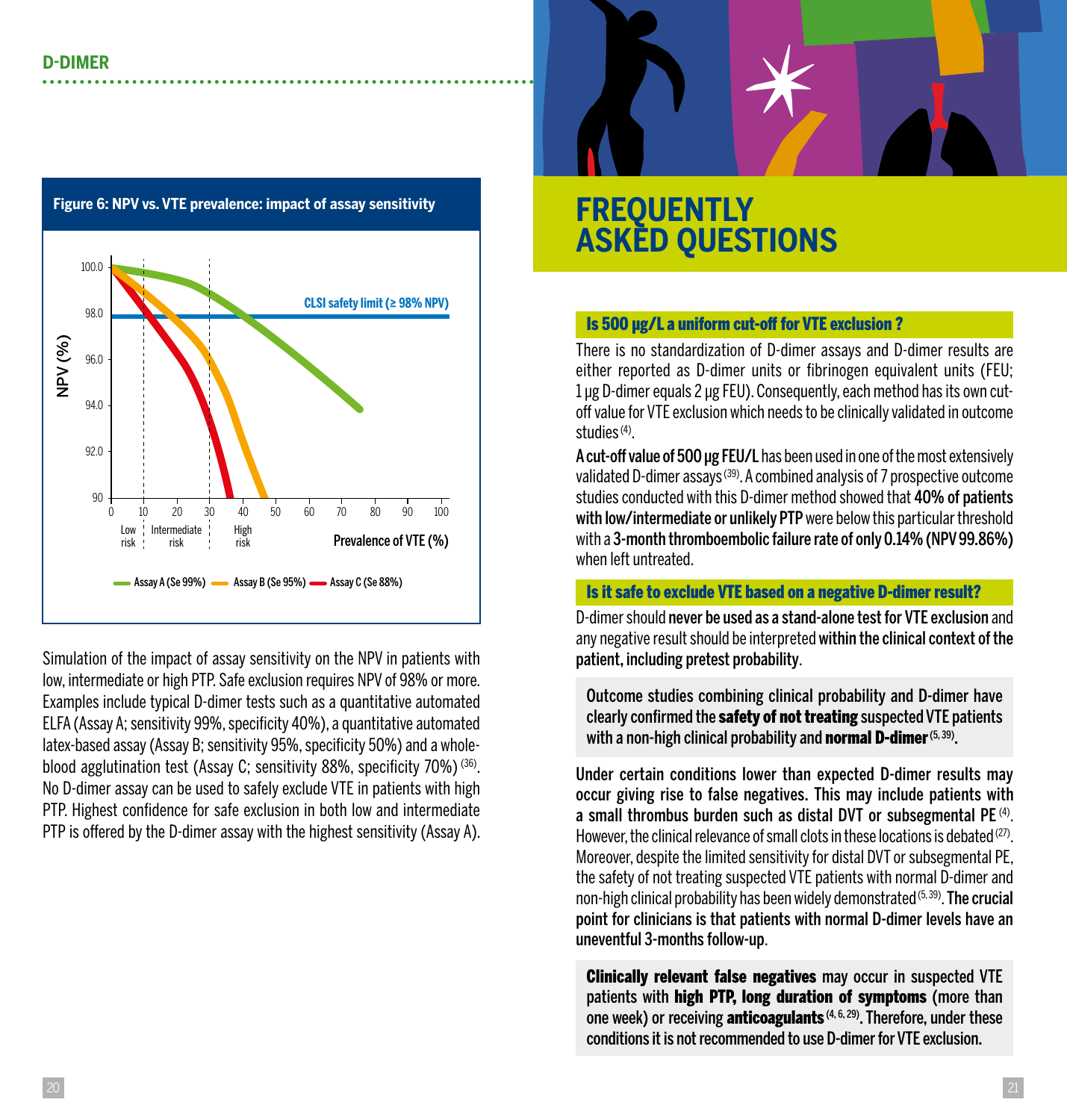#### Does a positive D-dimer result indicate the patient has VTE?

D-dimer is known to have moderate specificity for VTE and elevated D-dimer levels (i.e. above VTE rule-out cut-off) are observed in many clinical conditions (see Table 8). The likelihood for VTE rises with increasing D-dimerlevels, which suggests the potential value of a separate rule-in cut-off $\frac{d}{dx}$ . However, a reliable rule-in cut-off level has not been established.

Even if there is a cut-off above which D-dimer is specific enough to rule in the diagnosis, only very few patients will have a D-dimer above this level, limiting the usefulness of the test. Furthermore, clinicians would be reluctant to accept the diagnosis of DVT or PE based on a D-dimer test alone and would still request additional imaging (4).

### Therefore, D-dimer should only be used as an exclusion test.

#### Can D-dimer be used for VTE exclusion in special populations?

D-dimer is elevated in the elderly, patients with cancer, the majority of hospitalized patients, patients with renal impairment and a large proportion of patients with previous VTE (4, 40). In combination with a clinical prediction rule, it is still safe to use D-dimer for exclusion in these patient populations (4, 6, 40). On the other hand, the clinical usefulness is lower due to the fact that a lower proportion of suspected VTE can be excluded. The number needed to test (NNT) to exclude one VTE event is about 3 in unselected outpatients (i.e. the exclusion rate is 33%), but this figure is 2 to 10-fold higher in patients with previous VTE (NNT=6), cancer (NNT=9), elderly outpatients (NNT=20), renal impairment (NNT=9) and non-surgical inpatients  $(NNT=30)$  (4,40).

Since D-dimer levels increase with age, their clinical utility for VTE exclusion is reduced in the elderly  $(28)$ . To improve the efficiency of PE exclusion in older patients, while maintaining safety, a simple algorithm for an **age-adjusted D-dimer cut-off** has been derived  $(41)$ . In patients **above 50 years** of age the optimal cut-off is defined as patient's age x 10.

#### **50 years**

**500 μg/L** (conventional cut-off) **age x 10 μg/L**

The utility of the age-adjusted cut-off for PE was validated in a large prospective outcome study (ADJUST-PE)<sup>(42)</sup>. Compared with the conventional single cut-off, 12% more exclusions were obtained with the age-adjusted cut-off, with the most pronounced effect in elderly patients (5-fold higher exclusion rate in patients 75 years or older). Importantly, this increased diagnostic yield did not affect safety because the 3-month thromboembolic failure rate in patients with D-dimer ≥ 500 μg/L but below the age-adjusted cut-off was only 0.3% (95% CI 0.1-1.7%) with the upper limit of the 95% confidence interval well below the acceptable safety margin of 3%.

Validation of the age-adjusted D-dimer cut-off in suspected DVT patients is in progress (ADJUST-DVT; ClinicalTrials.gov Identifier: NCT02384135).

D-dimer is not recommended for VTE exclusion in pregnant women (27). The main reason is its progressive increase with gestational age. Adapted D-dimer cut-offs have been proposed, but lack validation in prospective outcome studies<sup>(43)</sup>. Furthermore, there are no CPR's that have been properly validated for use in pregnant women with suspected VTE<sup>(27)</sup>.

### What is the difference between two- and three-level CPR's?

Since the NPV is influenced by disease prevalence, the purpose of a CPR is to assess whether a patient has a sufficiently low pretest probability to allow safe exclusion by D-dimer testing. To this end, validated CPR's allow stratification in three categories (low, intermediate, high) or two categories (unlikely, likely); see Table 6. Both approaches have a similar accuracy, with a DVT/PE prevalence below 10% in low or unlikely categories. For clinical decision-making, it is also relevant to consider the proportion of patients classified in a given category, because this determines the proportion in which D-dimer can be applied. An example is shown in Figure 7 for the Wells PE score.

With a highly sensitive D-dimer assay, the three-level rule will be more efficient. Such an assay can be used in both low and intermediate PTP categories which account for 90% of all suspected patients as opposed to 70% for the unlikely category with the Wells PE score (Figure 7). Conversely, for a moderately sensitive D-dimer assay, the diagnostic yield can be improved by selecting the **two-level score**. In this case, the proportion of patients in which D-dimer can be safely applied for exclusion will be increased from 60% to 70% (Figure 7).

**Figure 7: Distribution of pretest probability categories in the Wells PE score**

#### 3-Level Wells PE Score

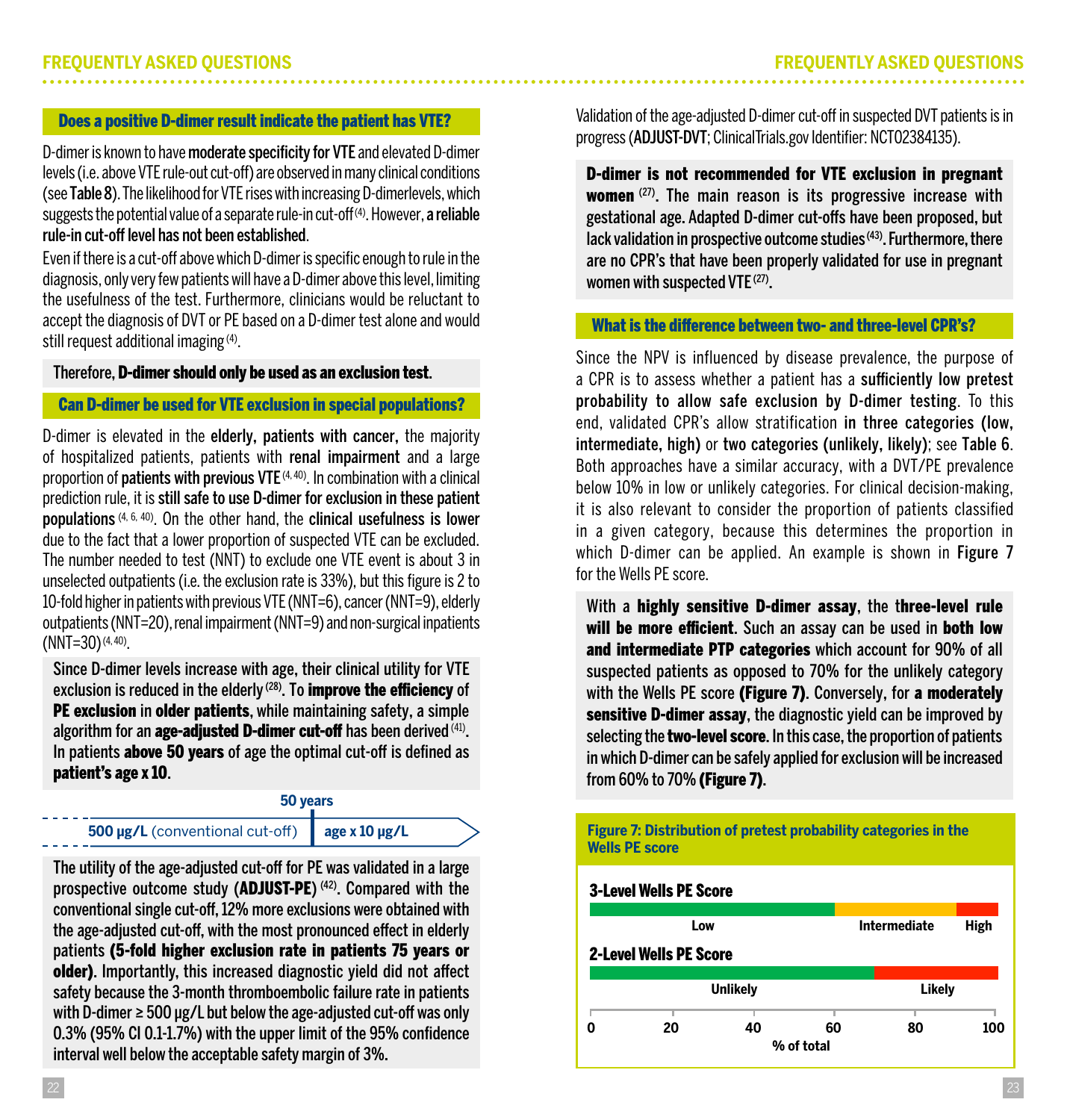### Can D-dimer be used to guide the duration of anticoagulation therapy?

Following diagnosis of VTE, oral anticoagulant therapy (OAT) is necessary to prevent recurrence (18). Decisions on duration of OAT are guided by the risk of recurrent VTE after OAT discontinuation, the risk of major bleeding (1-3% per year when on OAT) as well as the case-fatality rates of both events which is 2-3-fold higher for major bleeding than for recurrent VTE (44).

In provoked VTE patients with a transient and reversible risk factor (e.g. surgery, trauma, prolonged immobilization), who have a low risk of recurrence, a short OAT duration (<3 months) is adequate because the risk of dying from major bleeding outweighs the risk of dying from recurrent VTE<sup>(18)</sup>. In patients with a high risk of VTE recurrence (e.g. cancer), extended OAT duration is recommended because the risk of dying from recurrent VTE outweighs the risk of dving from bleeding <sup>(18)</sup>.

Up to 50% of patients with a first VTE event are characterized as unprovoked VTE (i.e. without a known provoking cause). The optimal duration of OAT for unprovoked VTE is an important unanswered question in VTE management  $(45)$ .

Compared to provoked VTE, these patients have about a 2-fold higher recurrence risk following OAT discontinuation (9). Consequently, extended or indefinite anticoagulation may be required  $(18)$ . To justify this decision, the risk of fatal VTE should outweigh the risk of fatal bleeding in the long run. However, given the balanced risks of fatal VTE or fatal bleeding in unselected unprovoked VTE, clinicians do not have clear guidance on whether to continue or discontinue OAT after the standard period of 5-7 months.

The solution will be to focus on an individualized approach based on risk predictors that would identify unprovoked VTE patients with sufficiently low or high risk for recurrence to better justify the decision to discontinue or continue OAT. Single predictors such as D-dimer are not useful in isolation because they do not predict a low enough annual recurrence rate (<3%) to justify OAT discontinuation (45).

The REVERSE study derived a clinical decision rule, HERDOO2, which is simple to use and integrates **D-dimer** measurement with **clinical** and demographic predictors (Table 10) (46). The rule identifies about 1 in 4 unprovoked VTE patients at low risk of VTE recurrence who may be able to safely discontinue anticoagulation.

The REVERSE study confirmed previously documented high annual recurrence risk in males (13.7%), but could not find any predictors to identify low risk men. In females, the rule identified high- and low-risk subgroups of about equal size with annual recurrence risk of 14.1% and 1.6%, respectively. The annual VTE risk in women with 0 or 1 risk factor appears sufficiently low (<3%) to justify safe discontinuation of OAT after 5-7 months. The safety and efficacy of this approach has been validated in the REVERSE II study, a large prospective outcome study involving over 3,000 patients (49).

### **Table 10: HERDOO2 clinical decision rule (49)**

Women with unprovoked VTE and 0 or 1 of the following features may be able to safely discontinue OAT after 5-7 months:

| • Post-thrombotic signs:                                 |
|----------------------------------------------------------|
| <b>Hyperpigmentation, Edema or Redness in either leg</b> |
| $\cdot$ <b>D</b> dimer $\geq$ 250 µg/L                   |
| $\cdot$ Obesity: BMI $\geq$ 30 kg/m <sup>2</sup>         |
| • Older age: age ≥65 years                               |
|                                                          |

### NOTES:

• All predictors are assessed while the patient is still on OAT after 5-7 months.

### Is there a place for D-dimer in other clinical scenarios?

In conjunction with other routinely available laboratory parameters, D-dimer is part of a scoring system to diagnose the presence of disseminated intravascular coagulation (DIC)  $(47)$ . DIC is a serious complication of sepsis, cancer, and a variety of other disorders with systemic activation of blood coagulation.

The combined use of a clinical risk stratification score and D-dimer is a promising tool for the safe exclusion of acute aortic dissection (48).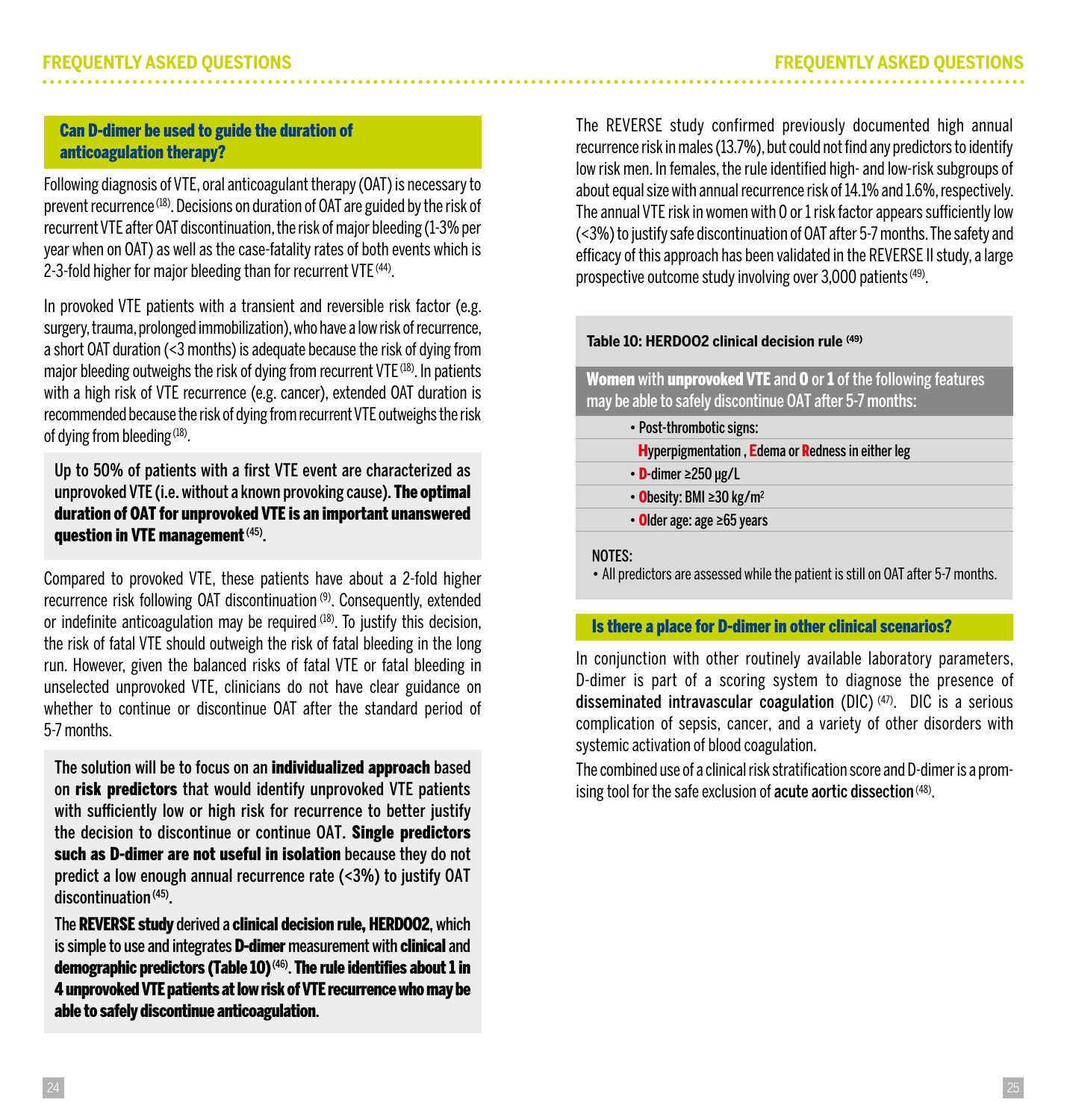### **REFERENCES**

- 1. Huisman MV, Klok FA. Diagnostic management of acute deep vein thrombosis and pulmonary embolism. J Thromb Haemost 2013;11:412–22.
- 2. Le Gal G, Bounameaux H. Diagnosing pulmonary embolism: running after the decreasing prevalence of cases among suspected patients. J Thromb Haemost. 2004; 2: 1244-6.
- 3. Newman DH, Schriger DL. Rethinking testing for pulmonary embolism: less is more. Ann Emerg Med. 2011;57:622-627.e3.
- 4. Righini M, Perrier A, De Moerloose P, Bounameaux H. D-dimer for venous thromboembolism diagnosis: 20 years later. J Thromb Haemost. 2008; 6: 1059-71.
- 5. Ten Cate-Hoek AJ, Prins MH. Management studies using a combination of D-dimer test result and clinical probability to rule out venous thromboembolism: a systematic review. J Thromb Haemost. 2005; 3: 2465-70.
- 6. Bruinstroop E, van de Ree MA, Huisman MV. The use of D-dimer in specific clinical conditions: a narrative review. Eur J Intern Med. 2009;20:441-6.
- 7. ISTH Steering Committee for World Thrombosis Day. Thrombosis: a major contributor to the global disease burden. J Thromb Haemost. 2014;12:1580-90.
- 8. Cohen AT, Agnelli G, Anderson FA, Arcelus JI, Bergqvist D, Brecht JG, Greer IA, Heit JA, Hutchinson JL, Kakkar AK, Mottier D, Oger E, Samama MM, Spannagl M; VTE Impact Assessment Group in Europe (VITAE). Venous thromboembolism (VTE) in Europe. The number of VTE events and associated morbidity and mortality. Thromb Haemost. 2007; 98: 756-64.
- 9. Prandoni P, Noventa F, Ghirarduzzi A, Pengo V, Bernardi E, Pesavento R, Iotti M, Tormene D, Simioni P, Pagnan A. The risk of recurrent venous thromboembolism after discontinuing anticoagulation in patients with acute proximal deep vein thrombosis or pulmonary embolism. A prospective cohort study in 1,626 patients. Haematologica. 2007; 92: 199-205.
- 10. Mahan CE, Borrego ME, Woersching AL, Federici R, Downey R, Tiongson J, Bieniarz MC, Cavanaugh BJ, Spyropoulos AC. Venous thromboembolism: annualised United States models for total, hospitalacquired and preventable costs utilising long-term attack rates. Thromb Haemost. 2012;108:291-302.
- 11. Schellong SM, Bounameaux H, Büller HR. Venous thromboembolism. In: The ESC Textbook of Cardiovascular Medicine, 2nd edition. Camm AJ, Lüscher TF, Serruys PW (eds), Oxford University Press, Oxford, UK, 2009.
- 12. Kearon C. Natural history of venous thromboembolism. Circulation. 2003; 107(Suppl. 1): I22-30.
- 13. Flinterman LE, Van Der Meer FJ, Rosendaal FR, Doggen CJ. Current perspective of venous thrombosis in the upper extremity. J Thromb Haemost. 2008; 6: 1262-6.
- 14. Anderson FA, Spencer FA. Risk factors for venous thromboembolism. Circulation. 2003; 107 (Suppl.1): I9-16.
- 15. Konstantinides SV, Torbicki A, Agnelli G, Danchin N, Fitzmaurice D, Galiè N, Gibbs JS, Huisman MV, Humbert M, Kucher N, Lang I, Lankeit M, Lekakis J, Maack C, Mayer E, Meneveau N, Perrier A, Pruszczyk P, Rasmussen LH, Schindler TH, Svitil P, Vonk Noordegraaf A, Zamorano JL, Zompatori M; Task Force for the Diagnosis and Management of Acute Pulmonary Embolism of the European Society of Cardiology (ESC). 2014 ESC guidelines on the diagnosis and management of acute pulmonary embolism. Eur Heart J. 2014;35:3033-69, 3069a-3069k.
- 16. White RH. The epidemiology of venous thromboembolism. Circulation. 2003;107(Suppl 1):I4-8.

17. Kahn SR, Lim W, Dunn AS, Cushman M, Dentali F, Akl EA, Cook DJ, Balekian AA, Klein RC, Le H, Schulman S, Murad MH; American College of Chest Physicians. Prevention of VTE in nonsurgical patients: Antithrombotic Therapy and Prevention of Thrombosis, 9th ed: American College of Chest Physicians Evidence-Based Clinical Practice Guidelines. Chest. 2012;141(Suppl):e195S-226S.

. . . . . . . . . . . . . .

- 18. Kearon C, Akl EA, Comerota AJ, Prandoni P, Bounameaux H, Goldhaber SZ, Nelson ME, Wells PS, Gould MK, Dentali F, Crowther M, Kahn SR; American College of Chest Physicians. Antithrombotic therapy for VTE disease: Antithrombotic Therapy and Prevention of Thrombosis, 9th ed: American College of Chest Physicians Evidence-Based Clinical Practice Guidelines. Chest. 2012;141(Suppl):e419S-94S.
- 19. Le Gal G, Righini M, Roy PM, Sanchez O, Aujesky D, Bounameaux H, Perrier A. Prediction of pulmonary embolism in the emergency department: the revised Geneva score. Ann Intern Med. 2006;144:165-71.
- 20. Anderson DR, Kovacs MJ, Kovacs G, Stiell I, Mitchell M, Khoury V, Dryer J, Ward J, Wells PS. Combined use of clinical assessment and D-dimer to improve the management of patients presenting to the emergency department with suspected deep vein thrombosis (the EDITED Study). J Thromb Haemost. 2003;1:645-51.
- 21. Wells PS, Anderson DR, Rodger M, Forgie M, Kearon C, Dreyer J, Kovacs G, Mitchell M, Lewandowski B, Kovacs MJ. Evaluation of D-dimer in the diagnosis of suspected deep-vein thrombosis. N Engl J Med. 2003;349:1227-35.
- 22. Wells PS, Anderson DR, Rodger M, Ginsberg JS, Kearon C, Gent M, Turpie AG, Bormanis J, Weitz J, Chamberlain M, Bowie D, Barnes D, Hirsh J. Derivation of a simple clinical model to categorize patients probability of pulmonary embolism: increasing the models utility with the SimpliRED D-dimer. Thromb Haemost. 2000;83:416-20.
- 23. Gibson NS, Sohne M, Kruip MJ, Tick LW, Gerdes VE, Bossuyt PM, Wells PS, Buller HR; Christopher study investigators. Further validation and simplification of the Wells clinical decision rule in pulmonary embolism. Thromb Haemost. 2008;99:229-34.
- 24. Klok FA, Mos IC, Nijkeuter M, Righini M, Perrier A, Le Gal G, Huisman MV. Simplification of the revised Geneva score for assessing clinical probability of pulmonary embolism. Arch Intern Med. 2008;168:2131-6.
- 25. Wells PS, Owen C, Doucette S, Fergusson D, Tran H. Does this patient have deep vein thrombosis? JAMA. 2006;295:199-207.
- 26. Ceriani E, Combescure C, Le Gal G, Nendaz M, Perneger T, Bounameaux H, Perrier A, Righini M. Clinical prediction rules for pulmonary embolism: a systematic review and meta-analysis. J Thromb Haemost. 2010;8:957-70.
- 27. Le Gal G, Righini M. Controversies in the diagnosis of venous thromboembolism. J Thromb Haemost. 2015;13 (Suppl.1):S259-65.
- 28. Righini M, Nendaz M, Le Gal G, Bounameaux H, Perrier A. Influence of age on the cost-effectiveness of diagnostic strategies for suspected pulmonary embolism. J Thromb Haemost. 2007;5:1869-77.
- 29. Gibson NS, Sohne M, Gerdes VE, Nijkeuter M, Buller HR. The importance of clinical probability assessment in interpreting a normal D-dimer in patients with suspected pulmonary embolism. Chest. 2008;134:789-93.
- 30. Roy PM, Meyer G, Vielle B, Le Gall C, Verschuren F, Carpentier F, Leveau P, Furber A; EMDEPU Study Group. Appropriateness of diagnostic management and outcomes of suspected pulmonary embolism. Ann Intern Med. 2006;144:157-64.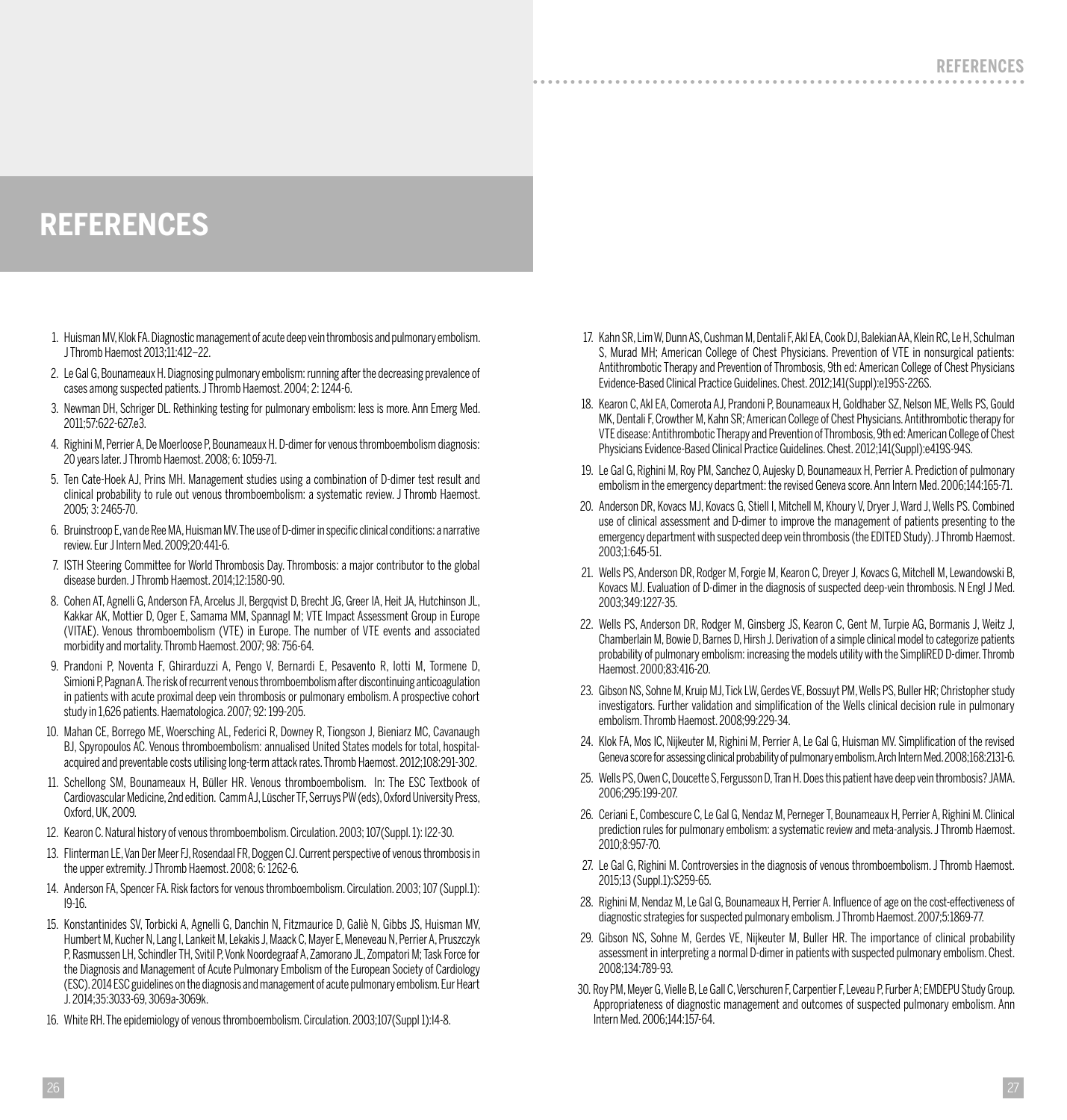- 31. Venkatesh AK, Kline JA, Courtney DM, Camargo CA, Plewa MC, Nordenholz KE, Moore CL, Richman PB, Smithline HA, Beam DM, Kabrhel C. Evaluation of pulmonary embolism in the emergency department and consistency with a national quality measure: quantifying the opportunity for improvement. Arch Intern Med. 2012;172:1028-32.
- 32. Konstantinides S, Goldhaber SZ. Pulmonary embolism: risk assessment and management. Eur Heart J. 2012;33:3014-22.
- 33. Piran S, Le Gal G, Wells PS, Gandara E, Righini M, Rodger MA, Carrier M. Outpatient treatment of symptomatic pulmonary embolism: a systematic review and meta-analysis. Thromb Res. 2013;132:515-9.
- 34. Bockenstedt P. D-dimer in venous thromboembolism. N Engl J Med. 2003;349:1203-4.
- 35. Tripodi A. D-dimer testing in laboratory practice. Clin Chem. 2011;57:1256-62.
- 36. Di Nisio M, Squizzato A, Rutjes AW, Büller HR, Zwinderman AH, Bossuyt PM. Diagnostic accuracy of D-dimer test for exclusion of venous thromboembolism: a systematic review. J Thromb Haemost. 2007;5:296-304.
- 37. CLSI. Quantitative D-dimer for the exclusion of thromboembolic disease; Approved Guideline. CLSI document H59-A. Clinical and Laboratory Standards Institute, Wayne, PA, USA, 2011.
- 38. Kruip MJ, Leclercq MG, van der Heul C, Prins MH, Büller HR. Diagnostic strategies for excluding pulmonary embolism in clinical outcome studies. A systematic review. Ann Intern Med. 2003;138:941-51.
- 39. Carrier M, Righini M, Djurabi RK, Huisman MV, Perrier A, Wells PS, Rodger M, Wuillemin WA, Le Gal G. VIDAS D-dimer in combination with clinical pre-test probability to rule out pulmonary embolism. A systematic review of management outcome studies. Thromb Haemost. 2009;101:886-92.
- 40. Robert-Ebadi H, Bertoletti L, Combescure C, Le Gal G, Bounameaux H, Righini M. Effects of impaired renal function on levels and performance of D-dimer in patients with suspected pulmonary embolism. Thromb Haemost. 2014;112:614-20.
- 41. Douma RA, le Gal G, Söhne M, Righini M, Kamphuisen PW, Perrier A, Kruip MJ, Bounameaux H, Büller HR, Roy PM. Potential of an age adjusted D-dimer cut-off value to improve the exclusion of pulmonary embolism in older patients: a retrospective analysis of three large cohorts. BMJ. 2010;340:c1475.
- 42. Righini M, Van Es J, Den Exter PL, Roy PM, Verschuren F, Ghuysen A, Rutschmann OT, Sanchez O, Jaffrelot M, Trinh-Duc A, Le Gall C, Moustafa F, Principe A, Van Houten AA, Ten Wolde M, Douma RA, Hazelaar G, Erkens PM, Van Kralingen KW, Grootenboers MJ, Durian MF, Cheung YW, Meyer G, Bounameaux H, Huisman MV, Kamphuisen PW, Le Gal G. Age-adjusted D-dimer cutoff levels to rule out pulmonary embolism: the ADJUST-PE study. JAMA. 2014;311:1117-24.
- 43. Chan WS, Lee A, Spencer FA, Chunilal S, Crowther M, Wu W, Johnston M, Rodger M, Ginsberg JS.D-dimer testing in pregnant patients: towards determining the next "level" in the diagnosis of DVT. J Thromb Haemost. 2010;8:1004-11.
- 44. Carrier M, Le Gal G, Wells PS, Rodger MA. Systematic review: case-fatality rates of recurrent venous thromboembolism and major bleeding events among patients treated for venous thromboembolism. Ann Intern Med. 2010;152:578-89.
- 45. Rodger M, Carrier M, Gandara E, Le Gal G. Unprovoked venous thromboembolism: Short term or indefinite anticoagulation? Balancing long-term risk and benefit. Blood Rev. 2010;24:171-8.
- 46. Rodger MA, Kahn SR, Wells PS, Anderson DA, Chagnon I, Le Gal G, Solymoss S, Crowther M, Perrier A, White R, Vickars L, Ramsay T, Betancourt MT, Kovacs MJ. Identifying unprovoked thromboembolism patients at low risk for recurrence who can discontinue anticoagulant therapy. CMAJ. 2008;179:417-26.
- 47. Bakhtiari K, Meijers JC, de Jonge E, Levi M. Prospective validation of the International Society of Thrombosis and Haemostasis scoring system for disseminated intravascular coagulation. Crit Care Med. 2004:32:2416-21.
- 48. Nazerian P, Morello F, Vanni S, Bono A, Castelli M, Forno D, Gigli C, Soardo F, Carbone F, Lupia E, Grifoni S. Combined use of aortic dissection detection risk score and D-dimer in the diagnostic workup of suspected acute aortic dissection. Int J Cardiol. 2014;175:78-82.
- 49. Rodger MA, Le Gal G, Anderson DR, Schmidt J, Pernod G, Kahn SR, Righini M, Mismetti P, Kearon C, Meyer G, Elias A, Ramsay T, Ortel TL, Huisman MV, Kovacs MJ; REVERSE II Study Investigators. Validating the HERDOO2 rule to guide treatment duration for women with unprovoked venous thrombosis: multinational prospective cohort management study. BMJ 2017;356:j1065

### **LIST OF ABBREVIATIONS**

| <b>BNP</b>     | Brain (or B-type) natriuretic peptide                                                                                                                                       |
|----------------|-----------------------------------------------------------------------------------------------------------------------------------------------------------------------------|
| CI             | Confidence interval                                                                                                                                                         |
| <b>CPR</b>     | Clinical prediction rule                                                                                                                                                    |
| <b>CTEPH</b>   | Chronic thromboembolic pulmonary hypertension                                                                                                                               |
| CTPA           | Computerized tomographic pulmonary angiography                                                                                                                              |
| CUS            | Compression ultrasound                                                                                                                                                      |
| CV             | Coefficient of variation                                                                                                                                                    |
| DIC            | Disseminated intravascular coagulation                                                                                                                                      |
| <b>DVT</b>     | Deep vein thrombosis                                                                                                                                                        |
| ED             | <b>Emergency department</b>                                                                                                                                                 |
| <b>ELISA</b>   | Enzyme-linked immunosorbent assay                                                                                                                                           |
| ELFA           | Enzyme-linked immunosorbent assay                                                                                                                                           |
| <b>ESC</b>     | <b>European Society of Cardiology</b>                                                                                                                                       |
| FEU            | Fibrinogen equivalent unit                                                                                                                                                  |
|                | (500 µg FEU/L = 250 µg D-dimer/L)                                                                                                                                           |
| <b>HERDOO2</b> | Acronym for a clinical decision rule in women with unprovoked<br>VTE based on post-thrombotic signs (Hyperpigmentation, Edema,<br>Redness), D-dimer, Obesity and Older age. |
|                |                                                                                                                                                                             |
|                | Women with a total score of two or more points are at high risk of VTE<br>recurrence                                                                                        |
| NNT            | Number needed to test to exclude one VTE event                                                                                                                              |
| NPV            | (e.g. NNT=3 if 33% of D-dimer test results are below the cut-off)<br>Negative predictive value                                                                              |
| NT-proBNP      |                                                                                                                                                                             |
| 0AT            | N-terminal pro B-type natriuretic peptide<br>Oral anticoagulant therapy                                                                                                     |
| PE             | Pulmonary embolism                                                                                                                                                          |
| PESI           | Pulmonary Embolism Severity Index                                                                                                                                           |
| <b>PPV</b>     | Positive predictive value                                                                                                                                                   |
| <b>PTP</b>     | Pre-test probability                                                                                                                                                        |
| <b>PTS</b>     | Post-thrombotic syndrome                                                                                                                                                    |
| <b>RFVFRSF</b> | Acronym for study on recurrent VTE: REcurrent VEnous<br>thromboembolism Risk Stratification Evaluation                                                                      |
| <b>RVD</b>     | Right ventricular dysfunction                                                                                                                                               |
| <b>sPESI</b>   | Simplified Pulmonary Embolism Severity Index                                                                                                                                |
| VTE            | Venous thromboembolism                                                                                                                                                      |
| V/Q scan       | Ventilation (V) and perfusion (Q) lung scintigraphy                                                                                                                         |